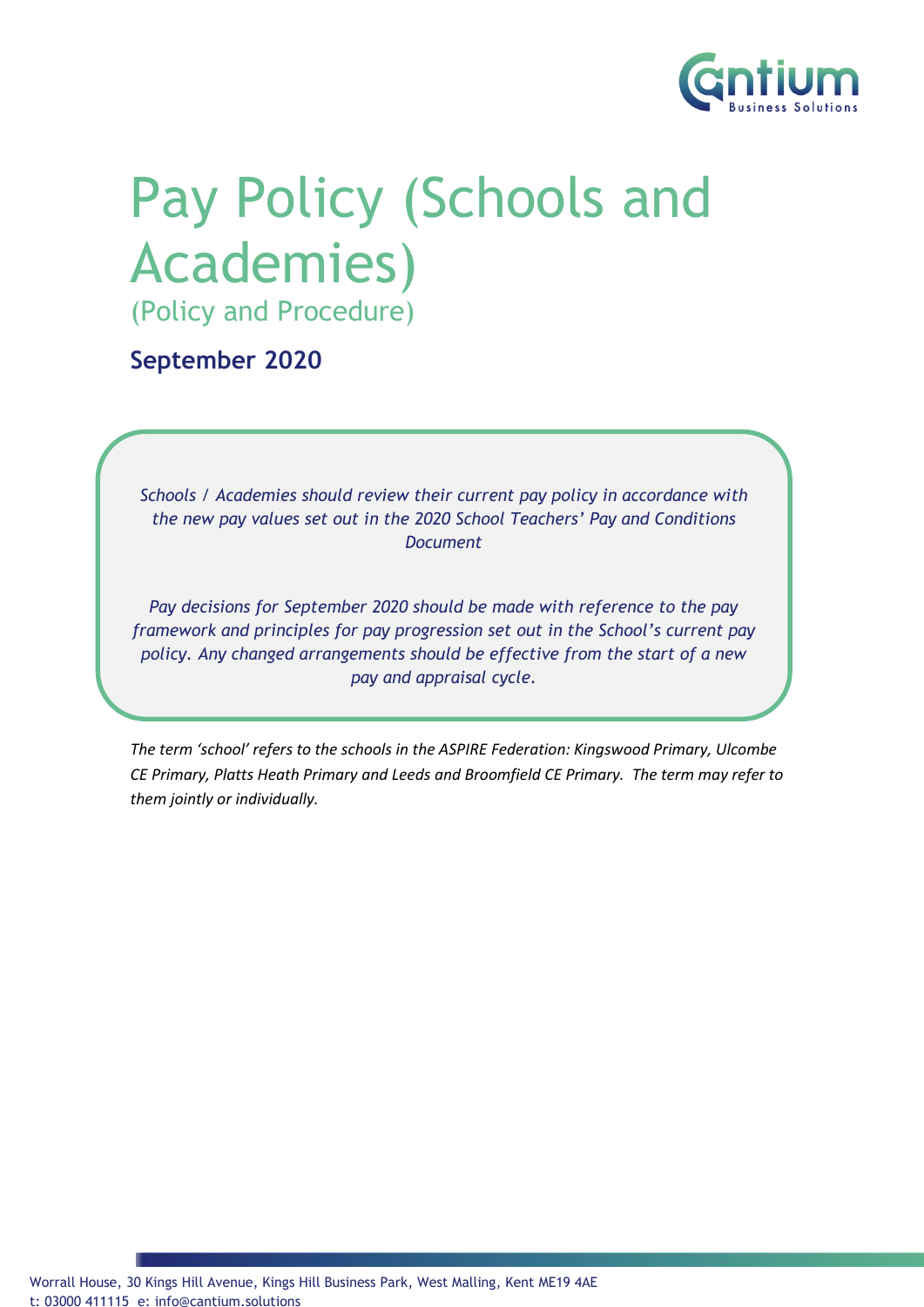

A School Partnership In Rural England

Motto : **' We Aspire to Inspire'** 

**Our Values** – using the initials of the names of the schools.

- **K** Kindness
- **U** Understanding
- **P** Patience
- **H** Honesty
- **L** Love
- **B** Boldness

#### **Pay Policy**



At our two Church of England schools this policy will be delivered through strong links made to our Christian values:

#### **Leeds & Broomfield Church of England Primary School**

At Leeds & Broomfield we build strong foundations for all; to learn, flourish and fill their hearts with God's love. Everyone is important, valued and needed to make L&B grow. We give a quality all round nurturing education which develops the whole child; If the rain came we would not fall.

"*As many hands build a house, so many hearts make a school." (Matthew Ch 7 24-27)*

#### **RESPECT RESILIENCE EMPATHY CURIOSITY HONESTY**

Our school Christian Values support the development of the children and all within the school and local community, giving the children and staff a positive outward looking view. The pupils and staff support and help each other and the local community enabling all to flourish.

We have explored the story of Matthew (Ch 7 24-27) showing curiosity, and the children felt empathy for the builder of the house on the sand, but said they must be resilient to try again. Jesus was honest with his followers and people followed and trusted him. The story continues showing how Jesus respected all and everyone who wanted to listen and learn could – no one was turned away. This high level of inclusion and respect is what makes Leeds and Broomfield a great school community to be part of 'many hearts make a school'.

**Ulcombe Church of England Primary School**

"*Unity and diversity in the body – one body, many members." (Corinthians Ch 12 12-27)*

#### **HOPE RESPECT ENDURANCE TRUST**

At Ulcombe Church of England Primary School endurance plays an important role in both our social learning and cultural ethos, where children aspire to be the best they can be. Diversity is the key to our curriculum and opportunities to progress and succeed both academically and as individuals are provided – many members working in unity with respect for each other. Hope is at the heart of our school community and is explicitly shown by both children and adults in our school, regardless of where the path of life leads them. Through God's love and trust each individual learns the skills important for them but also adds value to the community as a whole.

We are Ulcombe Church of England Primary School and each one of us is a part of it!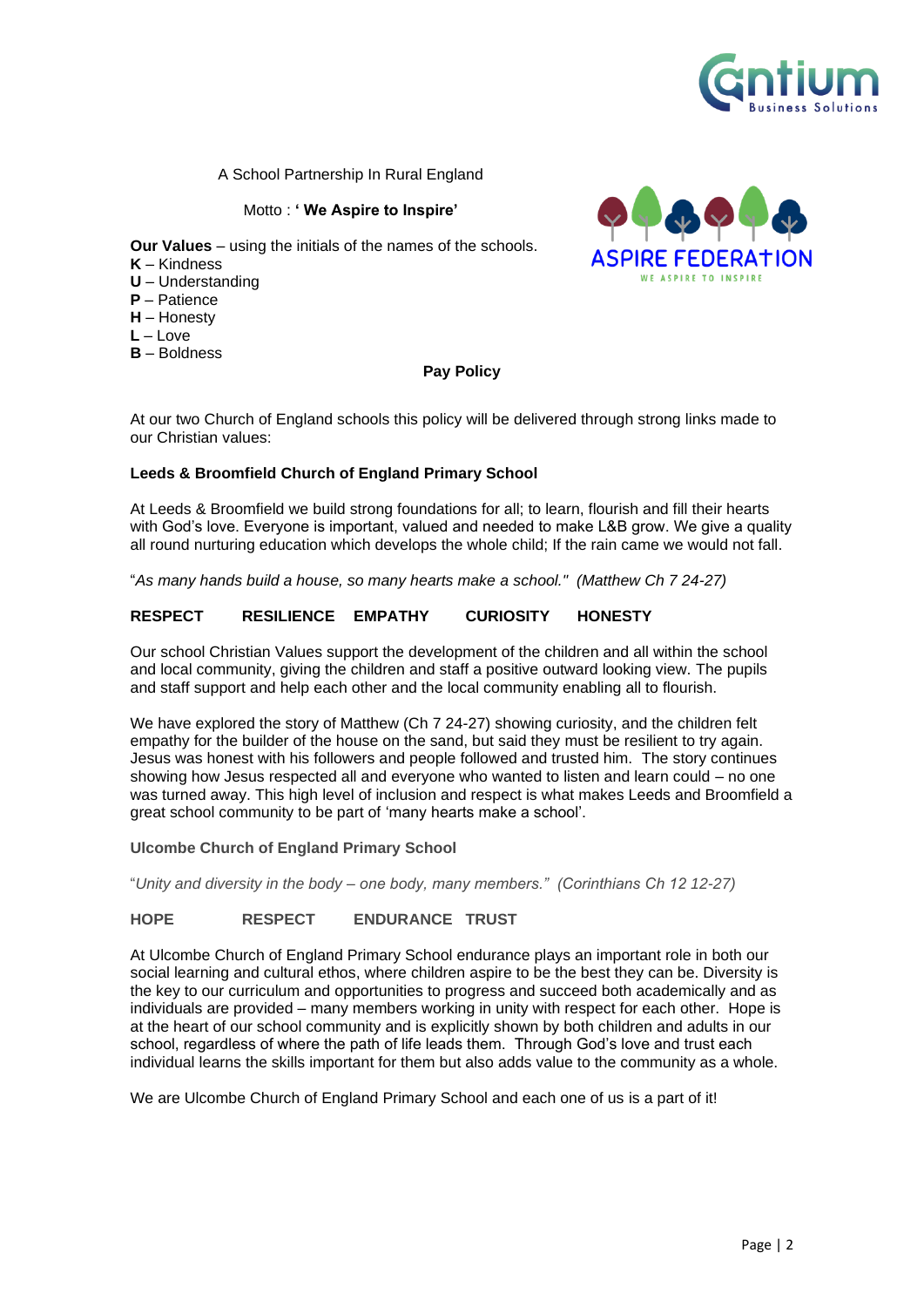

# **Contents**

| <b>Part A - Policy</b>                                                            | 5                 |
|-----------------------------------------------------------------------------------|-------------------|
| <b>1 Policy Statement</b>                                                         | 5                 |
| 2 Scope 6                                                                         |                   |
| 3 Adoption Arrangements and Date                                                  | 6                 |
| <b>Part B - Framework for Pay Decisions</b>                                       | $\overline{7}$    |
| 4 Delegation                                                                      | $\overline{7}$    |
| 5 Annual Pay Review                                                               | $\bf 8$           |
| 5.1 Teachers                                                                      | $\pmb{8}$         |
| 5.2 Support Staff                                                                 | 9                 |
| 6 Notification of pay determinations                                              | 10                |
| 7 Withholding Pay Progression                                                     | 10                |
| 8 Appeals                                                                         | 11                |
| 9 Equality Considerations                                                         | 11                |
| Part C - Pay for Teachers                                                         | 12                |
| 10 Teachers' Pay Ranges                                                           | $12 \overline{ }$ |
| 11 Pay on Appointment                                                             | 12 <sup>2</sup>   |
| 11.1 Post Threshold Teachers                                                      | 13                |
| 11.2 Newly Qualified Teachers                                                     | 13 <sup>°</sup>   |
| 11.3 Leading Practitioners                                                        | 13 <sup>°</sup>   |
| 11.4 Unqualified Teachers                                                         | 13                |
| 12 Discretionary Allowances and Payments for Teachers                             | 14                |
| 12.1 Teaching Learning and Responsibility Payments (TLR)                          | 14                |
| 12.2 Recruitment and Retention Payments                                           | 14                |
| 12.3 Special Educational Needs Payment (SEN)                                      | 15                |
| 12.4 Additional Payments                                                          | 15 <sub>1</sub>   |
| 12.5 Additional Payments to Unqualified Teachers                                  | 15                |
| 13 Pay Progression for Classroom Teachers                                         | 16                |
| 14 Upper Pay Range Applications                                                   | 17 <sup>2</sup>   |
| 14.1 Criteria for Progression to the Upper Pay Range                              | 17                |
| 14.2 Procedure for assessing Upper Pay Range Applications                         | 18                |
| 15 Absence during the pay review cycle                                            | 18                |
| 16 Other Pay Considerations for Teachers                                          | 19                |
| 16.1 Salary Safeguarding                                                          | 19                |
| Part D - Pay for Leadership Teachers                                              | 19                |
| 17 Leadership Pay Range                                                           | 19                |
| 18 Pay on Appointment                                                             | 20                |
| 18.1 Headteacher                                                                  | 20                |
| 18.2 Deputy and Assistant Headteachers                                            | 20                |
| 19 Pay Progression for Leadership Teachers                                        | 21                |
| 20 Absence during the pay review cycle                                            | 22                |
| 21 Other considerations regarding the pay of Leadership Teachers                  | 22                |
| 21.1 Redetermination of Leadership Ranges                                         | 22                |
| 21.2 Temporary Payments to a Headteacher                                          | 22<br>23          |
| 21.3 Acting Allowances                                                            | 23                |
| 21.4 Discretionary Allowances for Leadership Teachers<br>21.5 Salary Safeguarding | 23                |
|                                                                                   |                   |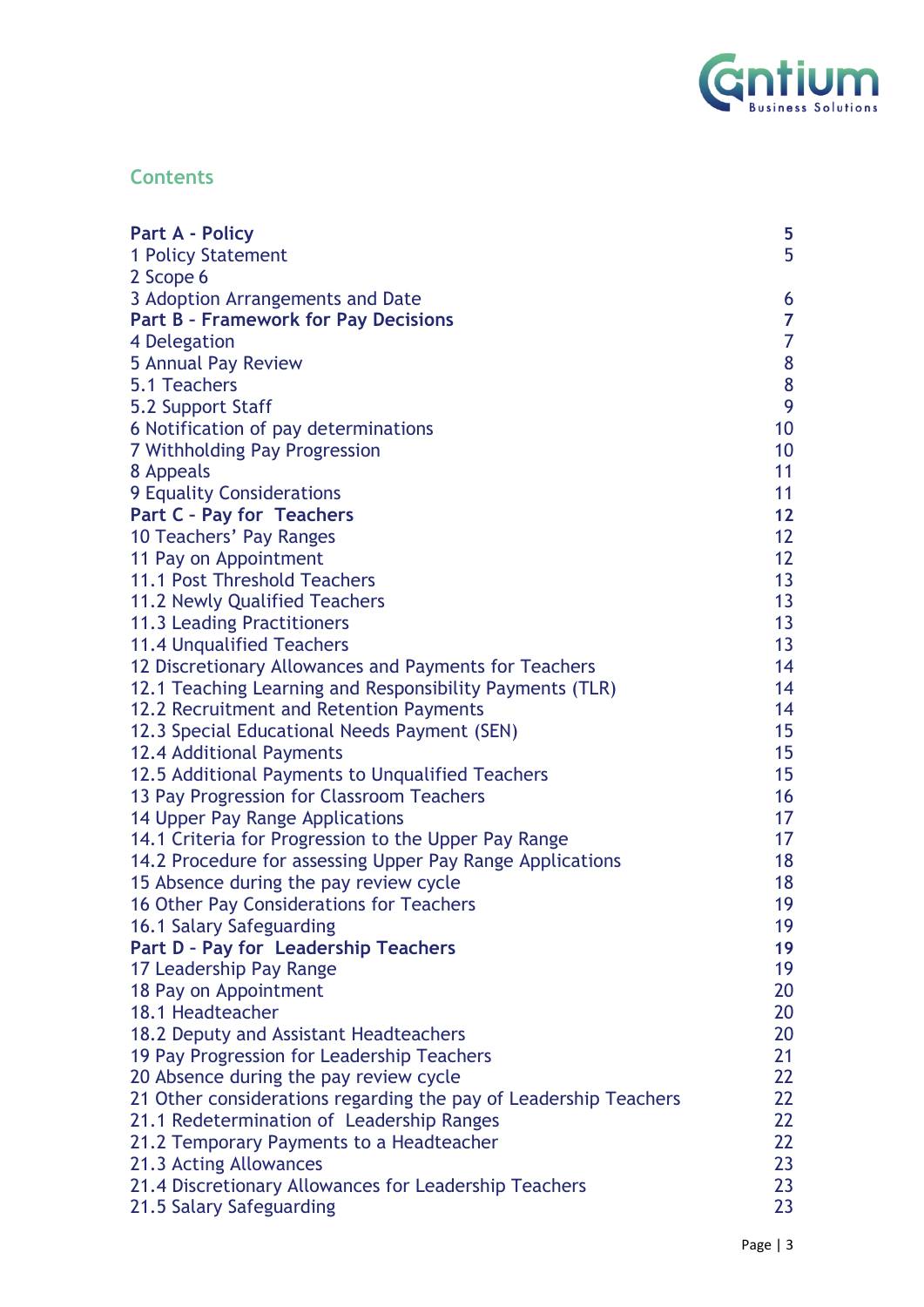

| <b>Part E - Pay for Support Staff</b>                                 | 24 |
|-----------------------------------------------------------------------|----|
| 22 Support Staff Pay Range                                            | 24 |
| 23 Pay On Appointment                                                 | 24 |
| 24 Pay Progression for Support Staff                                  | 25 |
| 25 Annual Pay Determination                                           | 26 |
| 26 Absence during the pay cycle                                       | 27 |
| 27 New Employees and staff changing roles during the pay cycle        | 28 |
| 28 Discretionary Allowances and Additional Payments for Support Staff | 28 |
| 28.1 Allowances                                                       | 28 |
| 28.2 Overtime                                                         | 28 |
| 28.3 Cash Awards                                                      | 29 |
|                                                                       |    |
| 29 Other Pay Considerations for Support Staff                         | 29 |
| 29.1 Acting up arrangements                                           | 29 |
| 29.2 Redetermination of Grade                                         | 29 |
| 29.3 Salary Protection                                                | 30 |
| <b>Appendix 1: Terms of Reference</b>                                 | 31 |
| Appendix 2: Pay Framework for Teachers and Leadership Teachers        | 33 |
| <b>Appendix 3: Pay Progression Criteria for Teachers</b>              | 35 |
| Appendix 4: Criteria for Progression to the Upper Pay Range           | 38 |
| Appendix 5: Pay Progression Criteria for Leadership Teachers          | 40 |
| <b>Appendix 6: Pay Framework for Support Staff</b>                    | 42 |
| Appendix 7: Pay progression Criteria for Support Staff                | 43 |
| <b>Appendix 8: Pay Appeals</b>                                        | 46 |
|                                                                       |    |

# **Version Control**

| Date           | <b>Revisions</b>                                                                                                  |
|----------------|-------------------------------------------------------------------------------------------------------------------|
| September 2020 | Appendix 2                                                                                                        |
|                | Schools are also advised to refer to the<br>revised Pay Policy Guidance Notes<br>available as a separate document |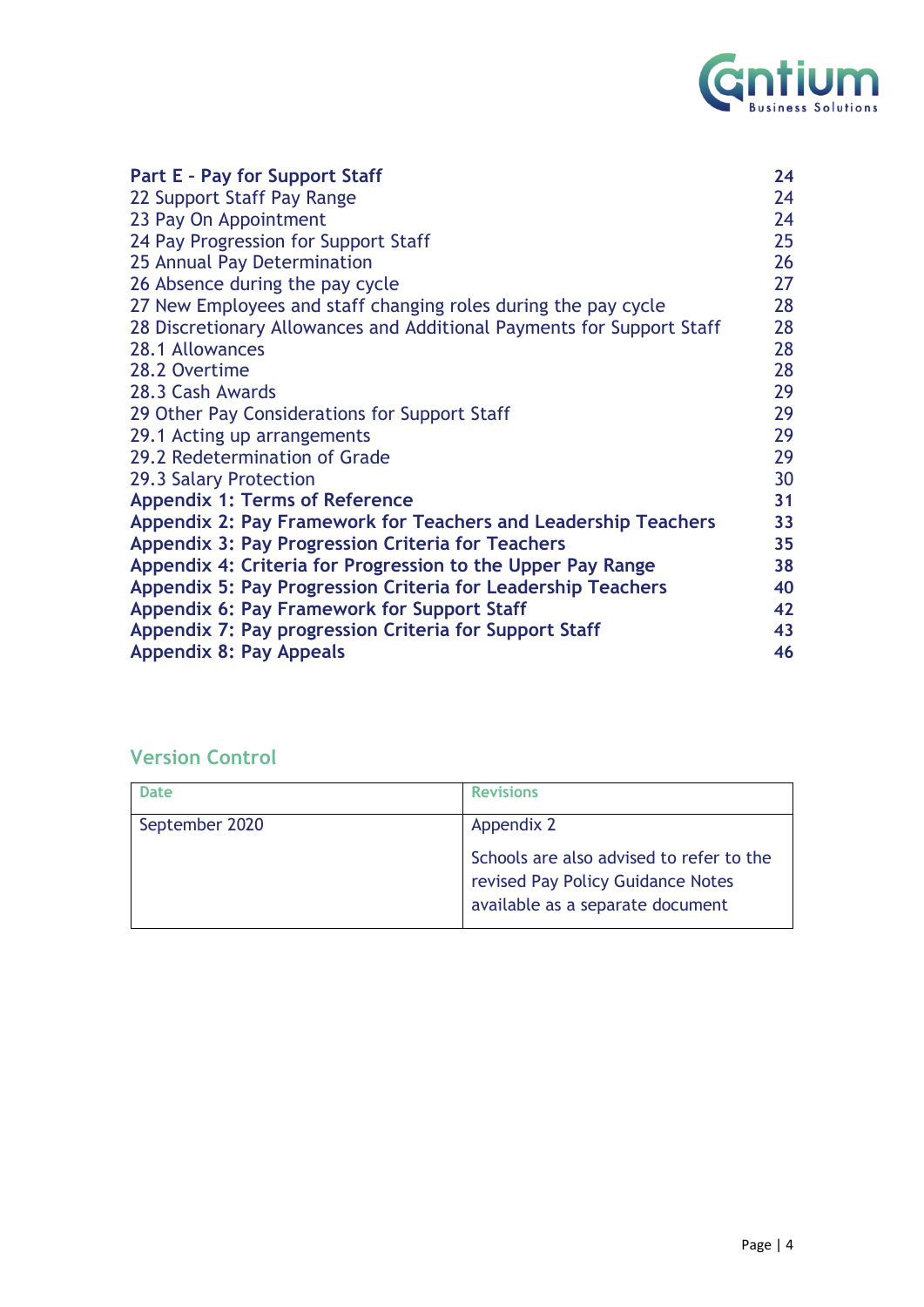

#### **Guidance Note:**

This model Pay Policy has been developed by SPS for use in all Schools and Academies.

This policy may be adopted in its entirety or adapted for use by Schools and Academies

The Schools' Personnel Service is able to advise and support Schools and Academies in developing their own policies.

#### **Kent Schools**

The Local Authority expects that all KCC Community and Voluntary Controlled Schools will use this document as the basis for their Pay Policy. This document is also strongly recommended for consideration for adoption by Foundation and Aided Schools.

Kent Schools should also give careful consideration to any guidance issued by the Local Authority regarding pay progression for teachers and support staff.

#### **Using this model document**

This document has been developed to comply with legal requirements and the provisions of the Burgundy Book for Teachers and Kent Scheme Conditions of Service for Support Staff.

There are a number of areas of discretion available to Schools / Academies regarding the development of their pay policy. Areas where Schools / Academies may determine their own approach or adopt varied provisions are indicated in italics throughout. There are additional guidance notes within the policy which should be deleted from the final version.

A separate guidance document is available to support Schools / Academies in developing their own policy. These include a range of model pay frameworks which Schools / Academies may wish to adopt.

Consultation on this policy has taken place with KCC's recognised professional associations and Trade Unions although agreement has not been reached on all points with all of these organisations.

Schools / Academies are strongly advised to ensure that there is meaningful consultation with all staff and their trade union / professional representatives at a local level on the development and review of their pay policy where there have been material changes.

<span id="page-4-0"></span>*Please note that this document uses 'School' to denote reference to Schools and Academies.*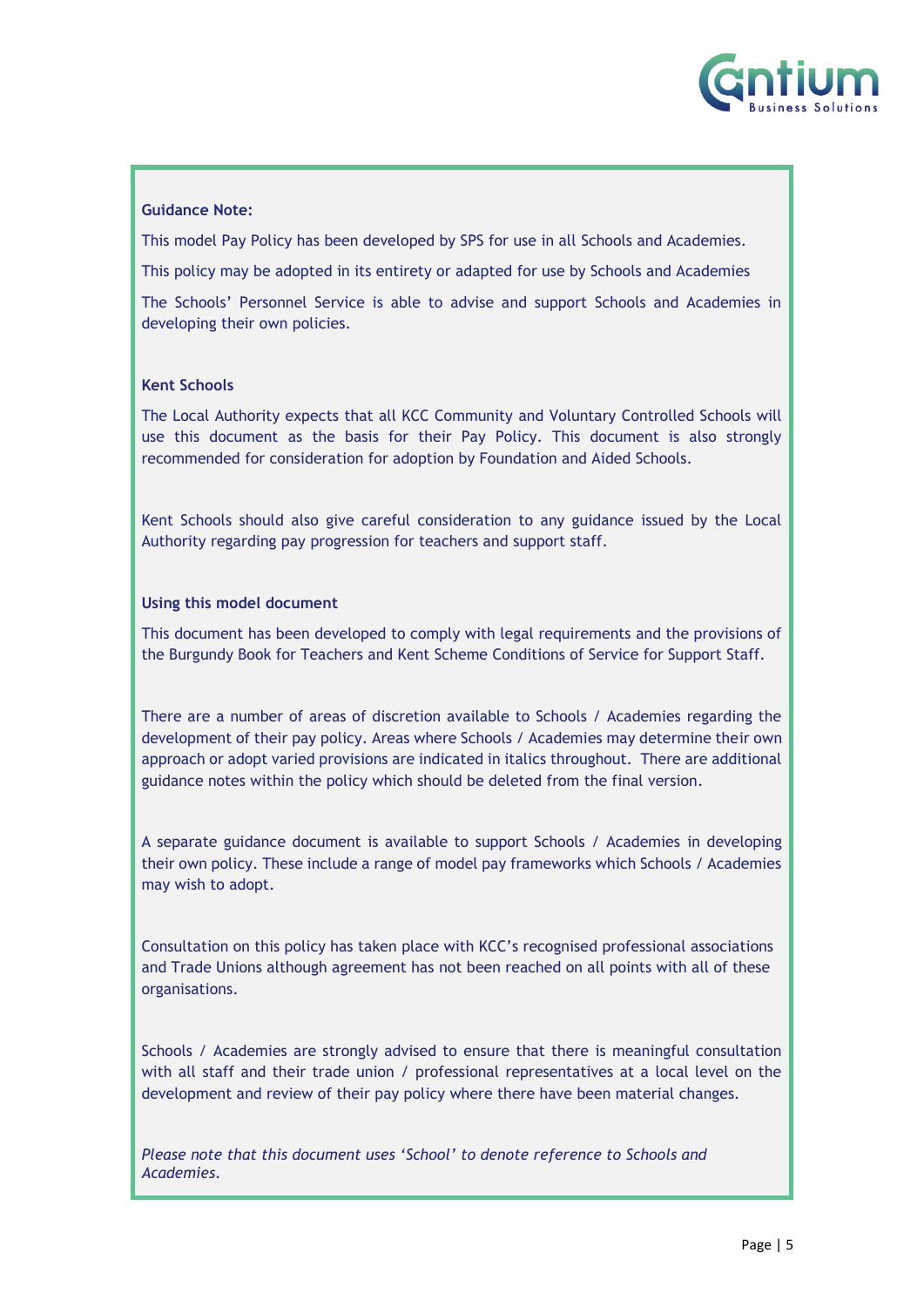

# Part A - Policy

### <span id="page-5-0"></span>**1 Policy Statement**

This policy sets out the framework for making pay decisions for all Employees of the ASPIRE Federation.

The School understands the importance of ensuring all Employees are appropriately recognised and rewarded for the contribution they make to the performance of the School and to outcomes for pupils. The School will endeavour to reward all staff appropriately within the budget available.

Pay determinations will be made within the framework set out in the School Teachers' Pay and Conditions Document for Teachers and the Kent Scheme Conditions of Service for Support Staff\*. The School may use the discretions and flexibilities available within these terms and conditions to recruit, reward and retain the highest quality Employees according to the needs of the School.

The School will ensure that all Employees are treated fairly and equitably and that pay determinations are managed in an objective and transparent manner.

Pay on appointment will be determined with reference to the accountabilities of the role and the skills / knowledge required to fulfill the responsibilities of the post.

The School will review the pay of all eligible Employees on an annual basis. In making pay decisions, careful consideration will be given to recommendations regarding pay progression made by the Headteacher / Appraiser. Annual pay progression within the pay framework for all Employees is not automatic and will be subject to a performance related assessment. Continued good performance as evidenced through the appraisal process should give an expectation of pay progression.

The criteria against which entitlement to pay progression will be assessed is set out in this policy. In applying these criteria the School will ensure there is a clear and robust link between evidence of performance, as demonstrated through appraisal, and pay determinations. Where an Employee is not meeting the performance expectations of the School, pay progression may be withheld.

All Employees have a responsibility to engage in the appraisal process and ensure there is appropriate evidence available from this on which pay decisions can be made.

The School will ensure that Employees are informed in a timely manner about any pay determination and will endeavour to ensure appeals against pay decisions are managed promptly, fairly and objectively.

This policy has been developed to comply with the provisions of the School Teachers' Pay and Conditions Documents (STPCD), Kent Scheme Conditions of Service\*, The Education (School Teacher's Appraisal) (England) Regulations 2012 for Teachers and relevant equalities legislation (Employment Relations Act 1999, the Equality Act 2010, Part Time Workers (Prevention of Less Favourable Treatment Regulations) 2000 and the Fixed Term Employees (Prevention of Less Favourable Treatment Regulations) 2002).

This policy explains: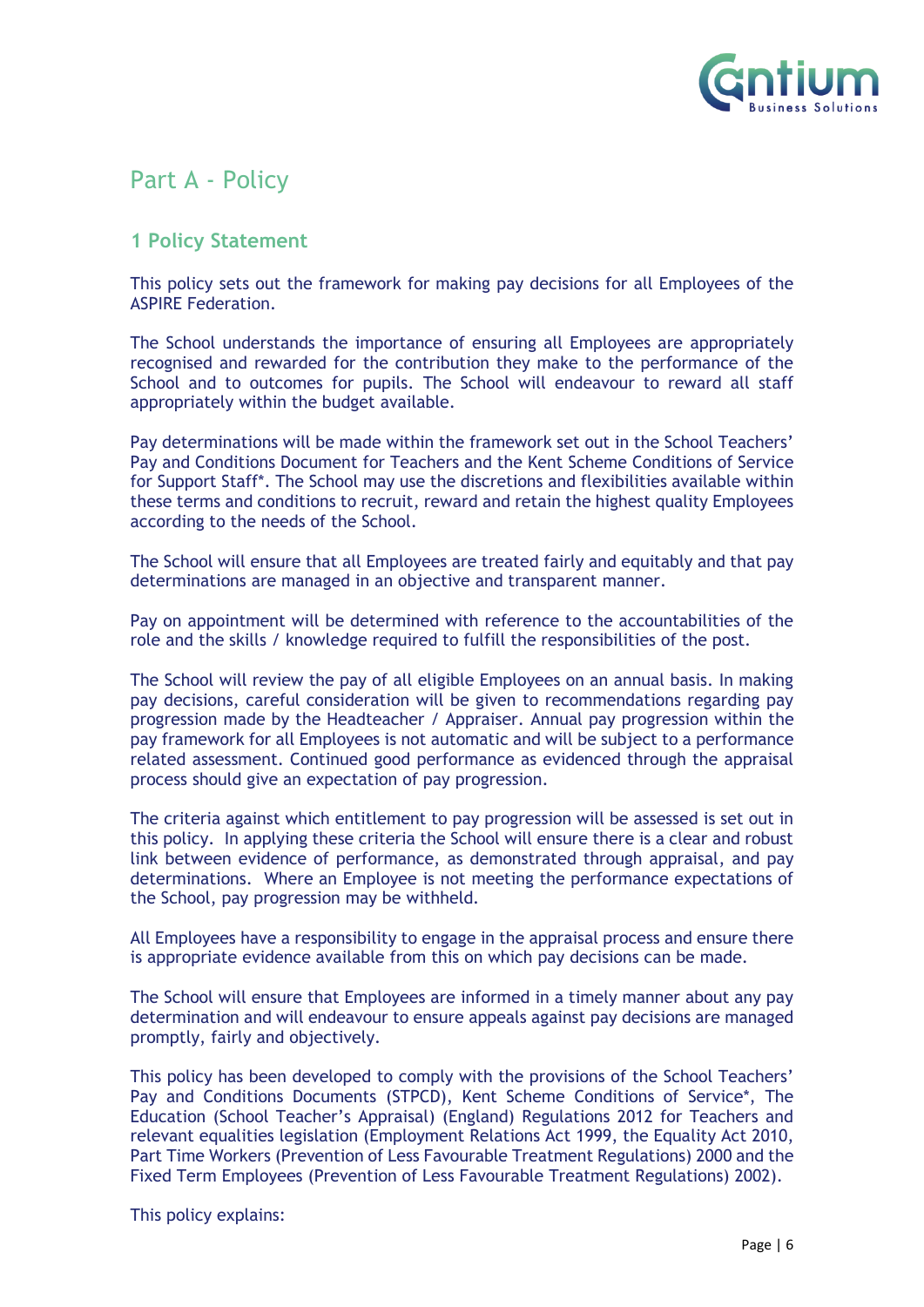

- The School's adopted pay framework for Teachers and Support Staff
- The criteria which will be considered when making pay decisions
- The process by which pay determinations / decisions will be made
- The role of Governors, the Headteacher / Line Manager with regards to pay decisions

*\*delete where the school does not adhere to Kent Scheme Conditions of Service*

#### <span id="page-6-0"></span>**2 Scope**

This Policy applies to all current Employees of the ASPIRE Federation.

### <span id="page-6-1"></span>**3 Adoption Arrangements and Date**

This policy was adopted by the ASPIRE Federation Governing Body on 30 November 2021 and supersedes any previous Pay Policy.

<span id="page-6-2"></span>This policy will be reviewed by the Governing Body annually or earlier if there is a need. Where changes are proposed this will involve consultation with the recognised unions where there are material changes.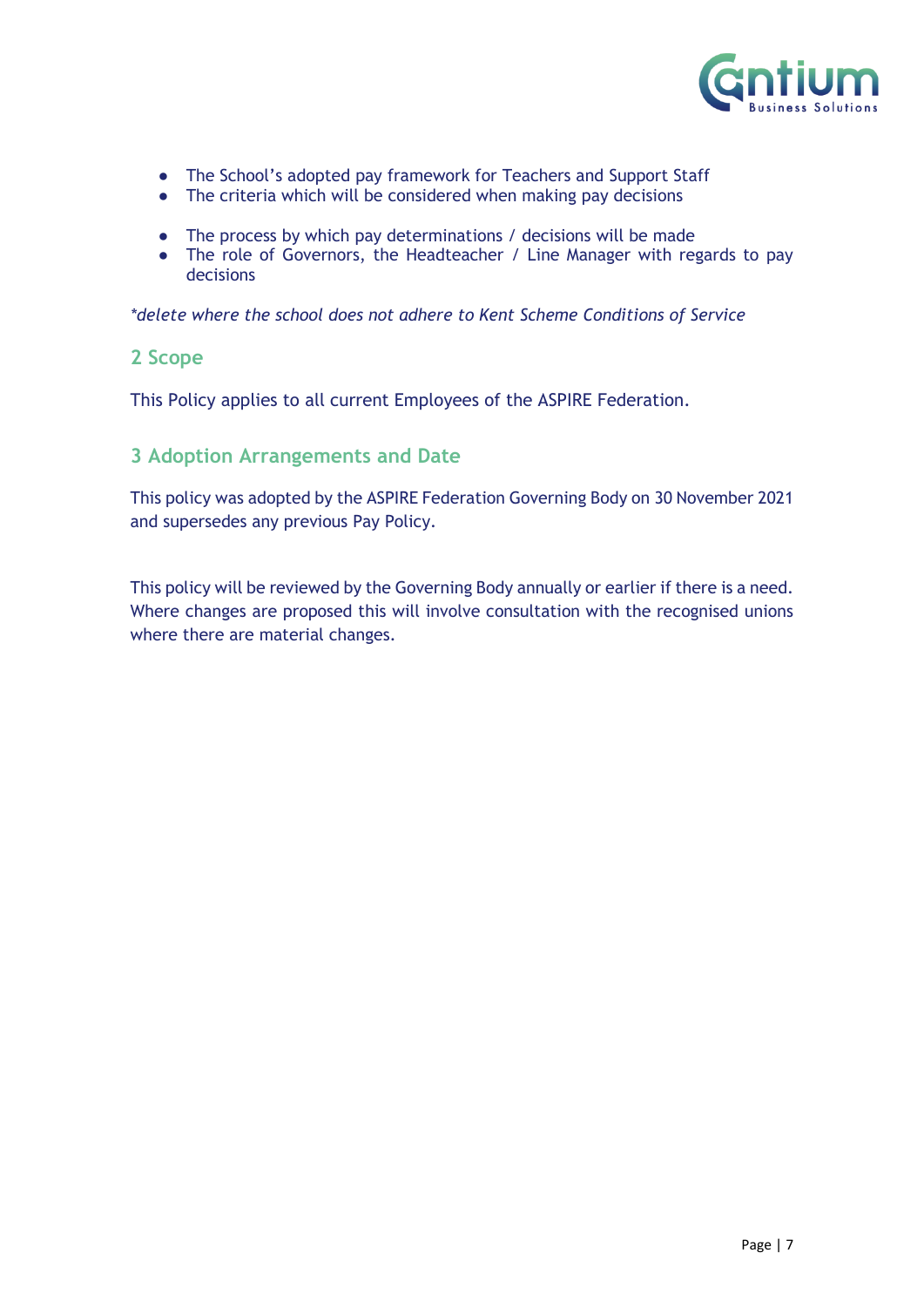

# Part B – Framework for Pay Decisions

### <span id="page-7-0"></span>**4 Delegation**

#### *Guidance Note:*

*School to determine which delegation arrangements apply. It should be noted that there should be an appropriate separation of roles – the individual making pay recommendations should not also be responsible for making pay decisions.*

*Any delegation arrangements for pay decision's should be consistent with the terms of reference of the school's Governing Body.*

#### *Option A*

*In this School the Governing Body has delegated pay decisions for all Employees, with the exception of pay decisions for members of the Leadership team, to the Headteacher.*

*Pay recommendations will be made by the individual Employee's line manager for consideration by the Headteacher.*

*All pay decisions for members of the Leadership team / individuals paid on the Leadership pay range\* , including the Headteacher, will be made by a Pay Committee of the Governing Body. The pay committee will be comprised of one or more members of the Governing Body.*

*Pay appeals will be heard by a panel of one or more members of the Governing Body*.

*(\* School has discretion to determine which staff groups will have their pay determined by Pay Committee – please specify the arrangements which apply)*

#### *Option B*

*In this School the Governing Body has delegated pay decisions for all Employees to a Pay Committee of the Governing Body. The Pay Committee will be comprised of one or more members of the Governing Body.*

*Pay recommendations will be made by the Headteacher for consideration by the Pay Committee or their delegated representative.*

Pay recommendations for the Headteacher will be made by the Chair of the panel *responsible for the Headteacher's appraisal.*

*Pay appeals will be heard by a panel of one or more members of the Governing Body.*

Staff Governors will not be appointed to serve on any Pay Committee or appeal panel.

<span id="page-7-1"></span>The terms of Reference for the Governing Body, Pay Committee and Headteacher with regards to pay decisions are at Appendix 1 to this policy.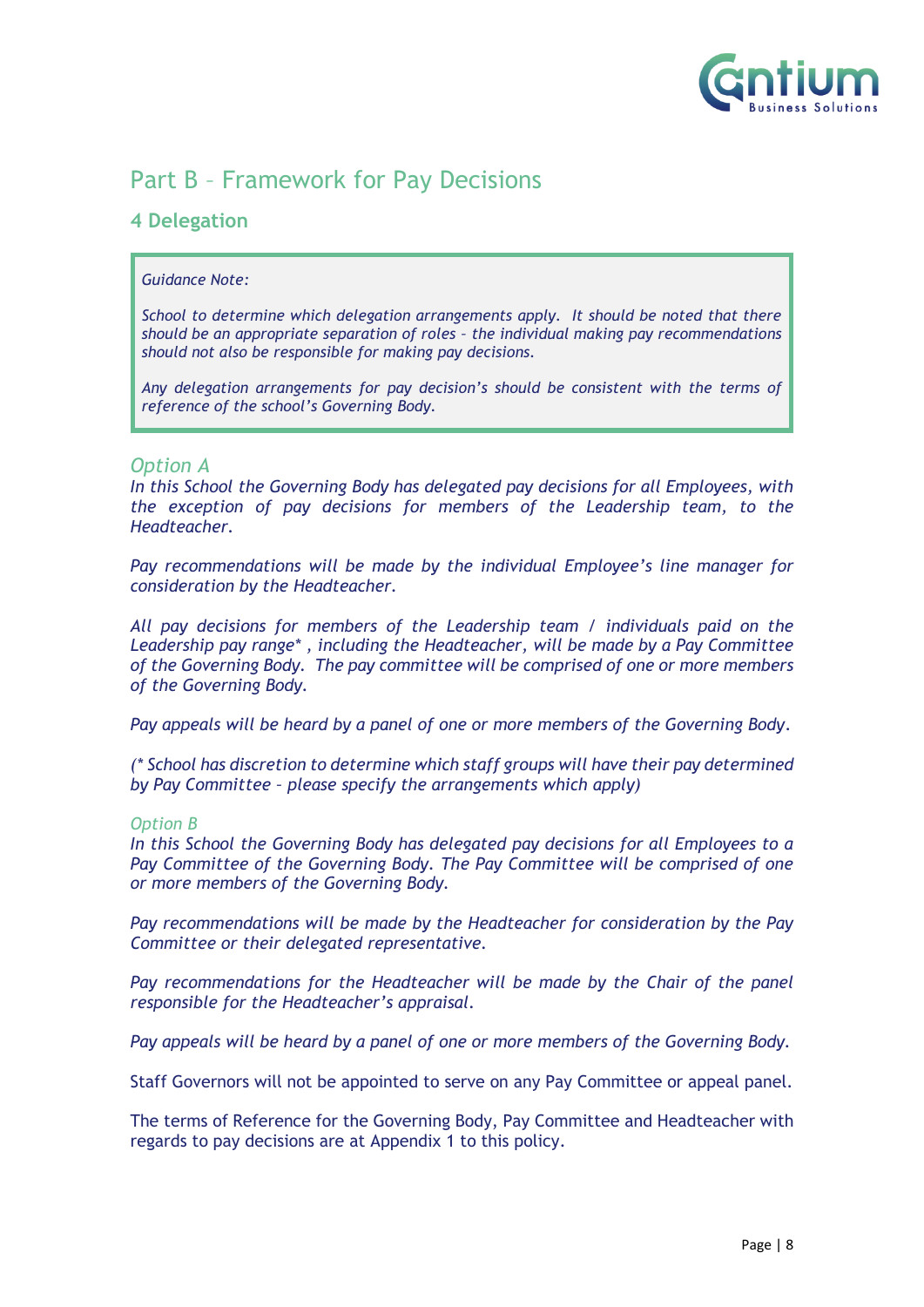

## **5 Annual Pay Review**

#### *Guidance Note:*

*It is recommended that Schools and Academies carefully consider the financial affordability of their chosen pay framework and the implications of any pay progression decisions. These implications should be on both the year any increases take effect as well as future years. A strategy adopted by some schools is to set aside a pay progression pot (based on what is affordable) which then informs pay progression decisions*

*Please amend the sections below according to the specific arrangements in your school*

### <span id="page-8-0"></span>**5.1 Teachers**

#### *Guidance Note:*

*Pay reviews for all Teachers and Leadership Teachers should take place in a timely manner.*

*Schools should determine locally a date by which pay decisions will be made for teachers in the school. A suggested date for this is 31st December for Leadership teachers and 31st October for all other teachers .*

The Governing Body will determine annually the uplift to Teachers' salaries and allowances. Any increase will be made with reference to the minimum / maximum of each of the pay ranges published annually within the STPCD.

The pay of eligible Teachers will be reviewed annually \*

Pay reviews will be completed in a timely manner and individuals notified not later than one month after their pay decision. In this school the pay decisions will be made for Leadership Teachers by the head of school and for all other teachers by the head of school and exec

Any pay determination will be backdated to 1<sup>st</sup> September.

(\* Teachers are eligible for a pay review if they have completed a year of service. This is defined as having been employed for a minimum of one session per week during 26 term time weeks in the preceding academic year up to  $1<sup>st</sup>$  September. Periods of sick / maternity / paternity leave also qualify towards this service)

### <span id="page-8-1"></span>**5.2 Support Staff**

#### *Guidance Note:*

*Schools should choose the appropriate wording from the options below. Schools have local discretion to determine whether to follow an April or September Total Contribution Pay*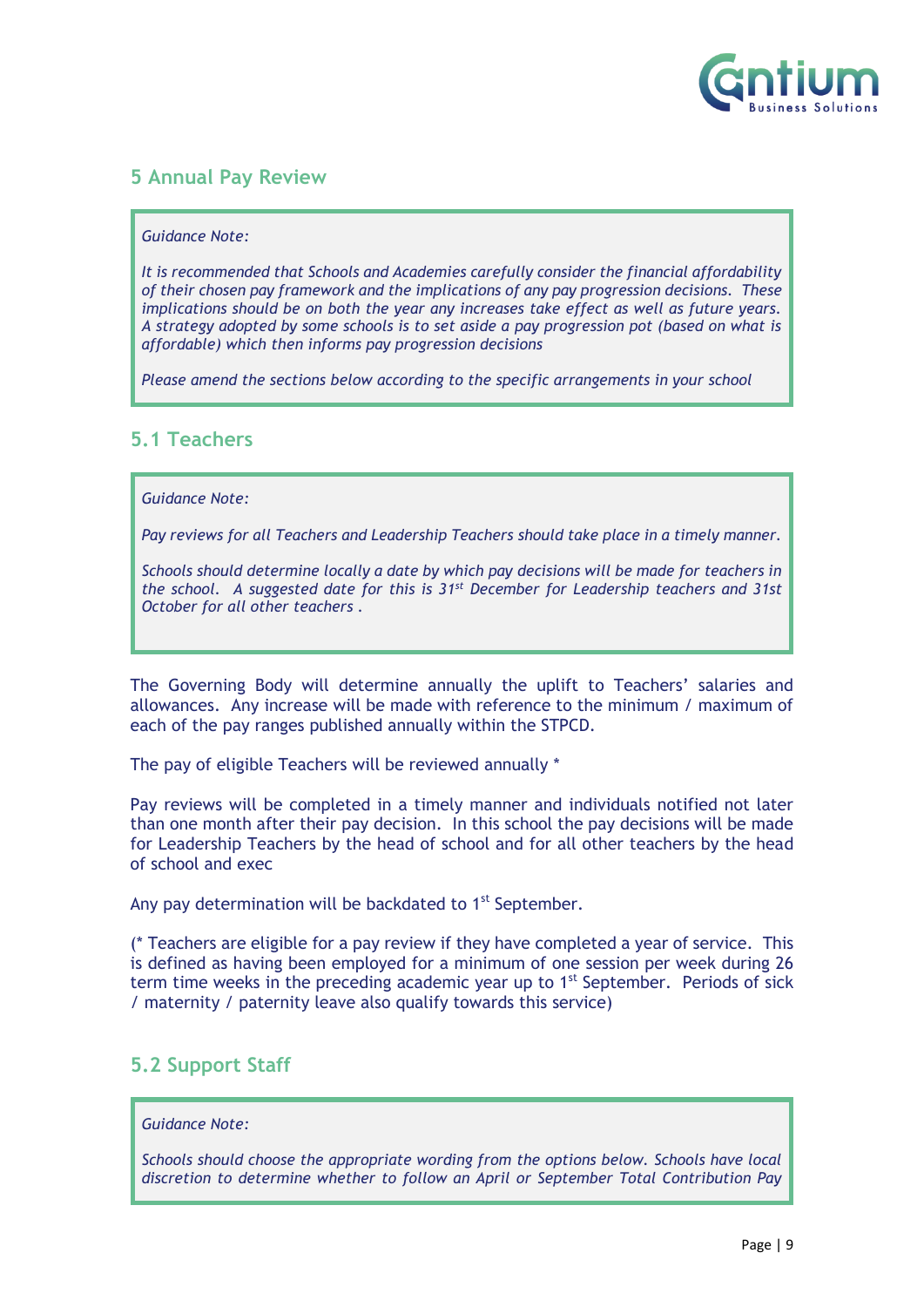

*cycle (TCP). Appropriate consultation should take place with staff and unions before varying the cycle followed.*

*Where a Kent Maintained School follows a September TCP cycle – due regard should be given to any specific guidance issued by the Local Authority regarding the management of pay progression.*

*Schools should identify an appropriate date for TCP assessments. All staff who are in post at this date will be eligible for a pay review .*

*The assessment date should be no earlier than the end of the Autumn Term where the school follows an April TCP cycle and the end of the Summer Term where the school follows a September TCP cycle.*

*For Academies which do not follow Kent Scheme and / or TCP*

*Decisions relating to support staff eligible for salary progression will be made in accordance with the timescales and provisions set out in the Schools locally agreed pay framework for support staff and within the timescales specified below.*

*Specify details here*

*OR* 

*For Maintained Schools and Academies which follow Kent Scheme and / or TCP* 

In this school support staff are paid in accordance with the Kent Scheme Pay Range.

Performance related pay increases are determined via the Total Contribution Pay (TCP) process.

*For Schools / Academies which have adopted an April to March TCP cycle* 

*The Governing Body will determine annually how any performance related uplift to Kent Scheme salaries will be applied in this School.*

*The pay of eligible members of support staff will be reviewed annually\**

*All Employees who are in post at the assessment date will be eligible for a pay review. In this School the assessment date is annually each October* 

*Any pay determination will take effect from 1st April.* 

*OR* 

*For Schools / Academies which have adopted a September to August TCP cycle*

*The Governing Body will determine annually how any performance related uplift to Kent Scheme salaries will be applied in this School*

*The pay of eligible members of support staff will be reviewed annually.\**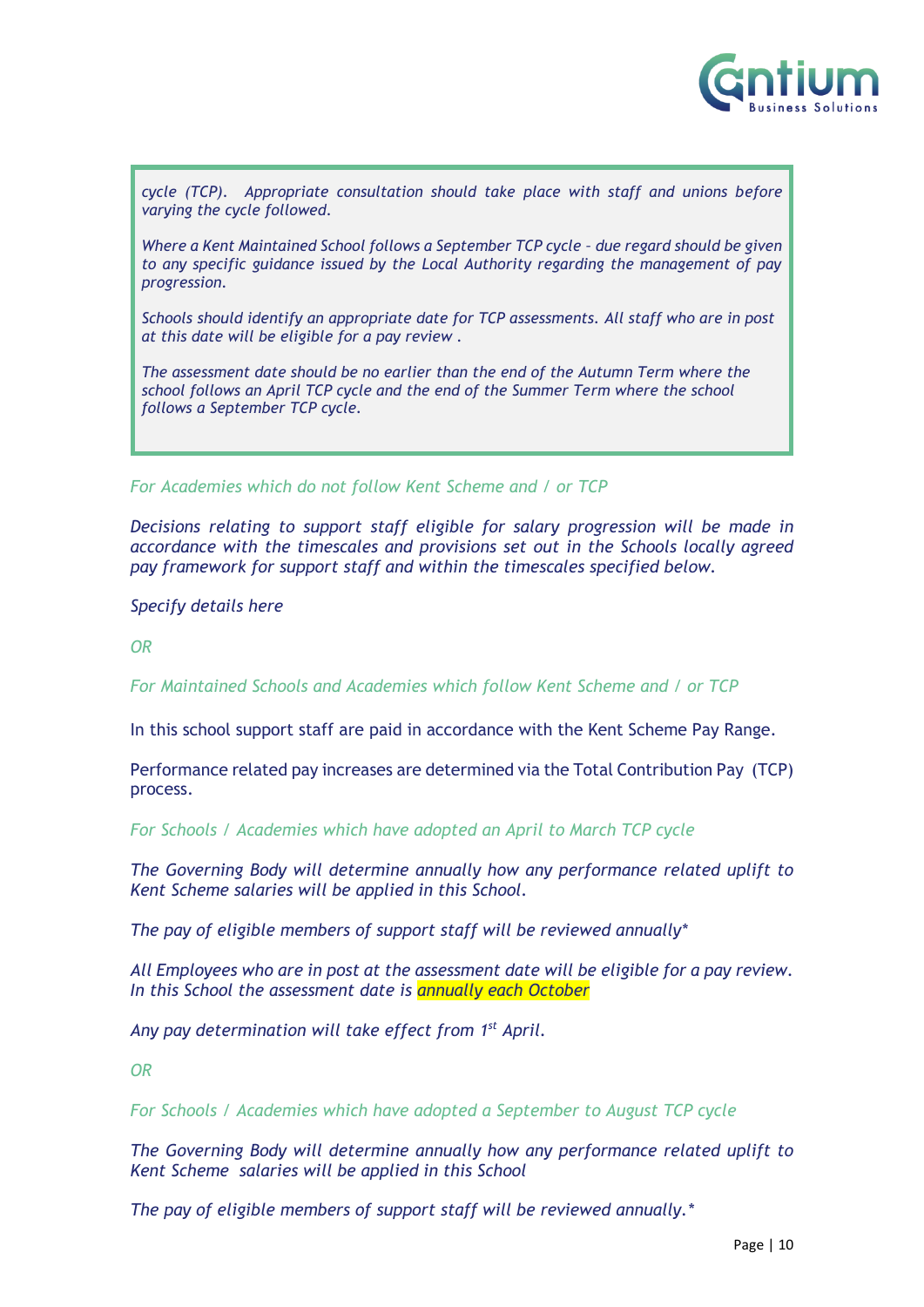

*All Employees who are in post at the assessment date will be eligible for a pay review. In this School the assessment date is annually in October* 

*Any pay determination will take effect from 1st September*

*\* for details of eligible staff please refer to paragraph 26/27*

#### <span id="page-10-0"></span>**6 Notification of pay determinations**

The Chair of the Pay Committee / Headteacher will confirm in writing the pay determination of all teaching and support staff and notify the School's payroll /personnel provider of any salary increase. In the case of pay decisions relating to the Leadership Team, this will be the responsibility of the Chair of the Pay Committee or their delegated representative.

As required by the STPCD the School will provide Teachers with a formal salary statement on an annual basis setting out the component elements of their salary.

### <span id="page-10-1"></span>**7 Withholding Pay Progression**

#### *Guidance Note:*

*It is good practice for the School to provide feedback during the course of the year as part of the appraisal process on those areas of performance where the Employee may need to improve to ensure a positive assessment at the end of the pay cycle.*

*Schools are advised to ensure Employees are alerted to the possibility that their performance may not merit pay progression where the evidence would seem to indicate this potential position. This may be done by letter or meeting as appropriate and should happen at the earliest opportunity possible to ensure the Employee has the opportunity to remedy the position.* 

Pay progression may be withheld where performance, as evidenced through appraisal, does not meet the School's criteria to receive a pay increase.

Pay progression may be withheld even in cases where the Employee is not subject to the School's capability procedure.

Employees currently under the formal stages of the capability procedure will not receive pay progression.

<span id="page-10-2"></span>To allow an Employee the opportunity to address performance concerns the School will endeavour to have early conversations during the assessment period where performance may not warrant pay progression.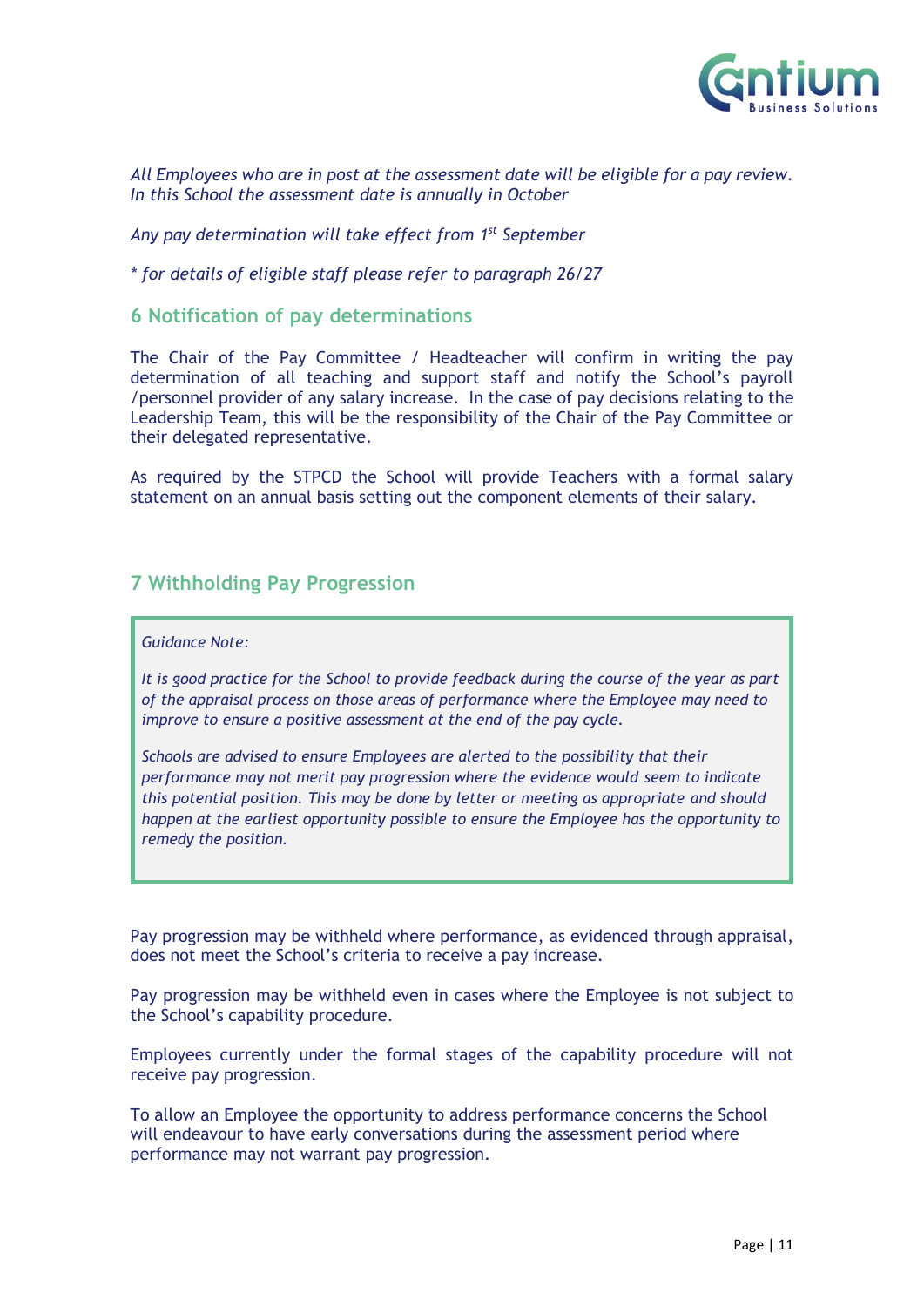

### **8 Appeals**

An Employee may seek a review of any pay determination.

Prior to making an appeal an Employee is encouraged to speak informally to their appraiser / Headteacher about any concerns they have with regard to the pay recommendation which has been made.

Pay appeals will be heard by a committee of the Governing Body. The arrangements for pay appeals are set out in Appendix 8.

### <span id="page-11-0"></span>**9 Equality Considerations**

*Guidance Note:*

*Schools are advised to refer to supplementary guidance issued by the DfE - Implementing your School's Approach to Pay for further guidance on equality considerations with regards to pay. Schools should review pay progression outcomes of teachers with protected characteristics to ensure that they are not being treated less favourably as a consequence of polices, criteria and/or practices*

The School is committed to ensuring consistency of treatment and fairness and will give due regard to equality and equal pay considerations when making pay determinations.

# <span id="page-11-1"></span>Part C – Pay for Teachers

#### <span id="page-11-2"></span>**10 Teachers' Pay Ranges**

The Governing Body has determined the pay framework for Teachers. This is attached at Appendix 2.

<span id="page-11-3"></span>The Governing Body will review the pay framework annually with effect from  $1<sup>st</sup>$ September to reflect any changes to the national pay framework as set out in the STPCD.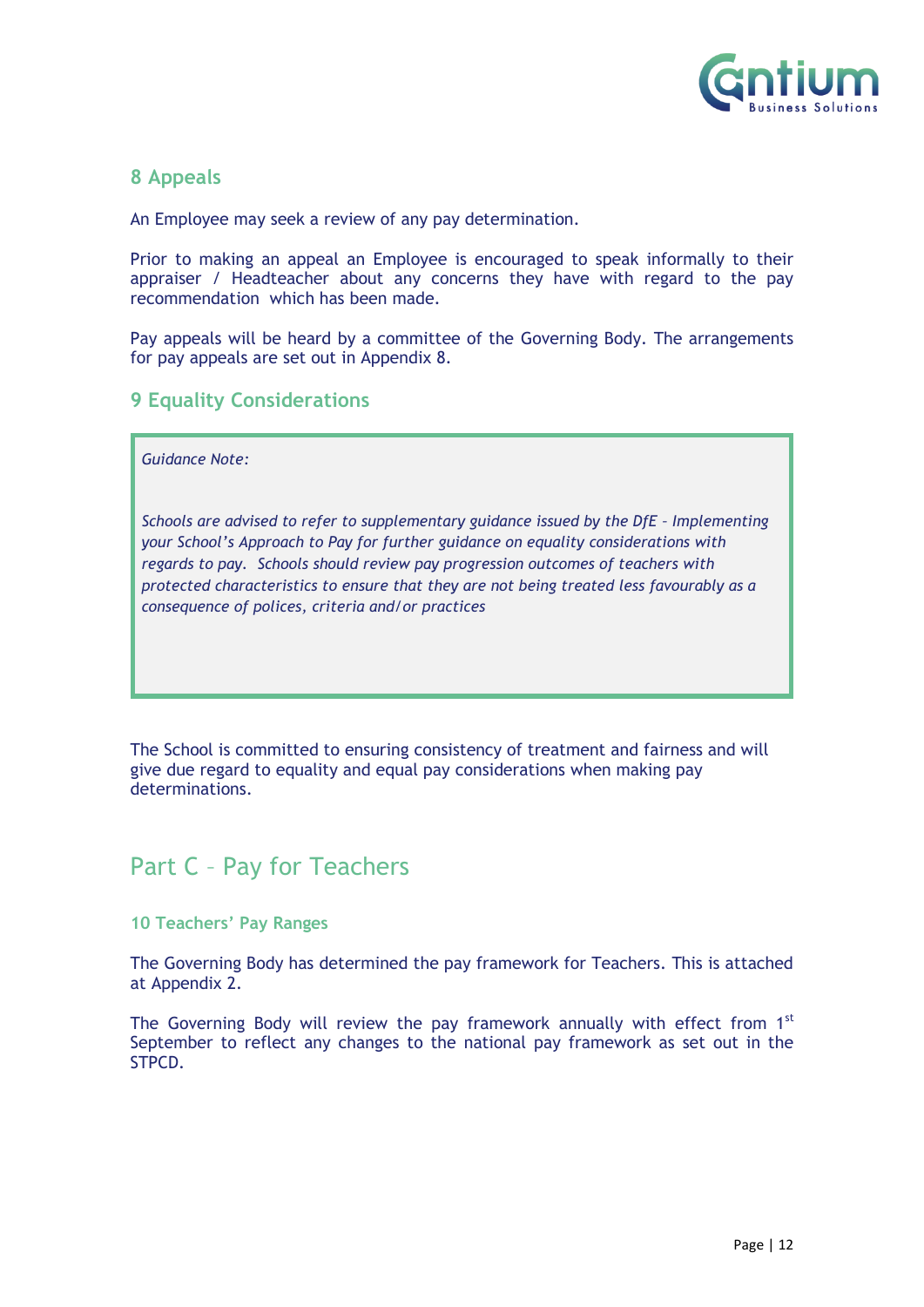

#### **11 Pay on Appointment**

#### *Guidance Note:*

*In most cases it would be expected that a school would want or need to offer a salary commensurate with that of a teacher's current position where the new post is of the same or broadly similar responsibility to their previous school.* 

*However where a school is considering an offer below current salary, consideration should be given to potential recruitment and equality implications.* 

The Pay Committee / Headteacher will determine the appropriate pay range for a teaching post prior to advertising. When determining the pay range consideration will be given to the responsibilities of the post and the need to ensure pay is fairly differentiated between roles across the school with differing levels of accountability.

On appointment the Headteacher will determine the starting salary within the pay range to be offered to the successful candidate.

In determining the appropriate starting salary the following factors will be taken into consideration:

- The nature and responsibilities of the post
- The qualifications, skills and experience required
- The market conditions
- The wider School context

Consideration will be given to ensuring that Teachers returning to the profession following a career break / time out to care for a family are not placed at a disadvantage in terms of pay offered on appointment.

The School will give every regard to the current salary of a Teacher who is appointed from another School. A Teacher may be paid a rate equivalent to their current salary, however there is no assumption that a Teacher will automatically be paid at the same level or on the same pay range as they were in their previous School.

#### <span id="page-12-0"></span>**11.1 Post Threshold Teachers**

Where a Teacher has been paid on the upper pay range in a previous school or made a successful threshold application in a previous post there is no obligation for the school to honour this assessment, however consideration may be given to this when determining the starting salary or range.

#### <span id="page-12-1"></span>**11.2 Newly Qualified Teachers**

Newly Qualified Teachers in their first year of teaching will usually be appointed at the minimum of the main pay range, however the Headteacher has discretion to appoint at a higher salary in recognition of prior skills and experience.

Newly qualified Teachers who start employment with the School before receiving confirmation of their QTS status and completion of the basic skills test will initially be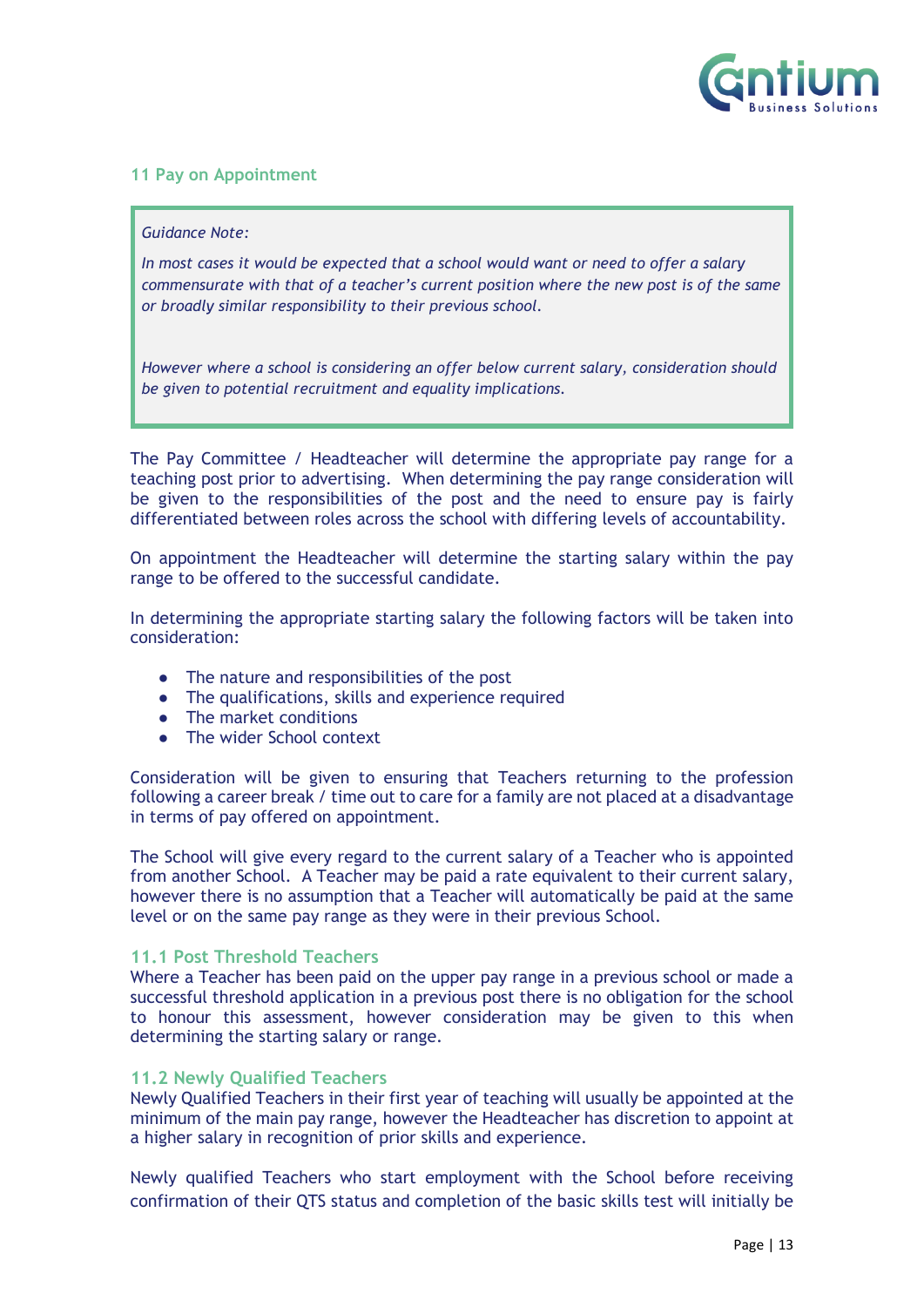

engaged as an Unqualified Teacher and paid within the unqualified Teacher salary range.

#### <span id="page-13-0"></span>**11.3 Leading Practitioners**

The School may determine the need to appoint Leading Practitioner posts within the school. It is the School's policy to appoint leading practitioners at the bottom of the identified pay range

#### <span id="page-13-1"></span>**11.4 Unqualified Teachers**

Unqualified Teachers may be appointed by the school as trainees working towards qualified teacher status; as instructors with a particular skill, specialist qualification or experience; or, for a maximum of 4 years only, as an overseas trained teacher (trained outside of the EEA).

An Unqualified Teacher who gains QTS within this School will be appointed on a starting salary that equals or exceeds any previous salary and allowances they received as an Unqualified Teacher.

#### **11.5 Pay on appointment in particular circumstances**

Where a Teacher is engaged in 2 schools simultaneously there is no requirement for them to receive the same rate of pay for each employment.

Where a Teacher is appointed on a part time basis their salary, allowances and working time will be calculated in accordance with the pro rata principle.

Teachers engaged on a supply basis will receive a daily rate equivalent to 1/195 of the annual pay they would be entitled to if they were engaged on a regular contract. Supply Teachers who work less than a full day will receive a proportion of the daily rate pro rata'd to the hours for which they have been engaged.

#### <span id="page-13-2"></span>**12 Discretionary Allowances and Payments for Teachers**

Allowances and additional payments will be determined in accordance with the provisions of the STPCD. The Pay Committee / Headteacher may determine on appointment or at any point during employment whether any allowance or additional payment is to be made to a Teacher.

#### <span id="page-13-3"></span>**12.1 Teaching Learning and Responsibility Payments (TLR)**

TLR payments may be awarded to identified posts which require a Teacher to undertake a sustained additional responsibility for which s/he is accountable.

The School will make reference to the current criteria and provisions within the STPCD in determining which posts will warrant a TLR.

TLR 1 and 2 will be awarded for additional responsibilities undertaken on a permanent basis. A TLR 3 payment may be awarded on a temporary basis for clearly time limited School improvement projects or externally driven responsibilities. No safeguarding will be paid when a TLR3 payment ends.

The current values of TLR payments in this School are specified in Appendix 2.

Where a TLR is awarded the reason, additional payment, and in the case of a temporary TLR3, duration / reason will be confirmed in writing to the Employee.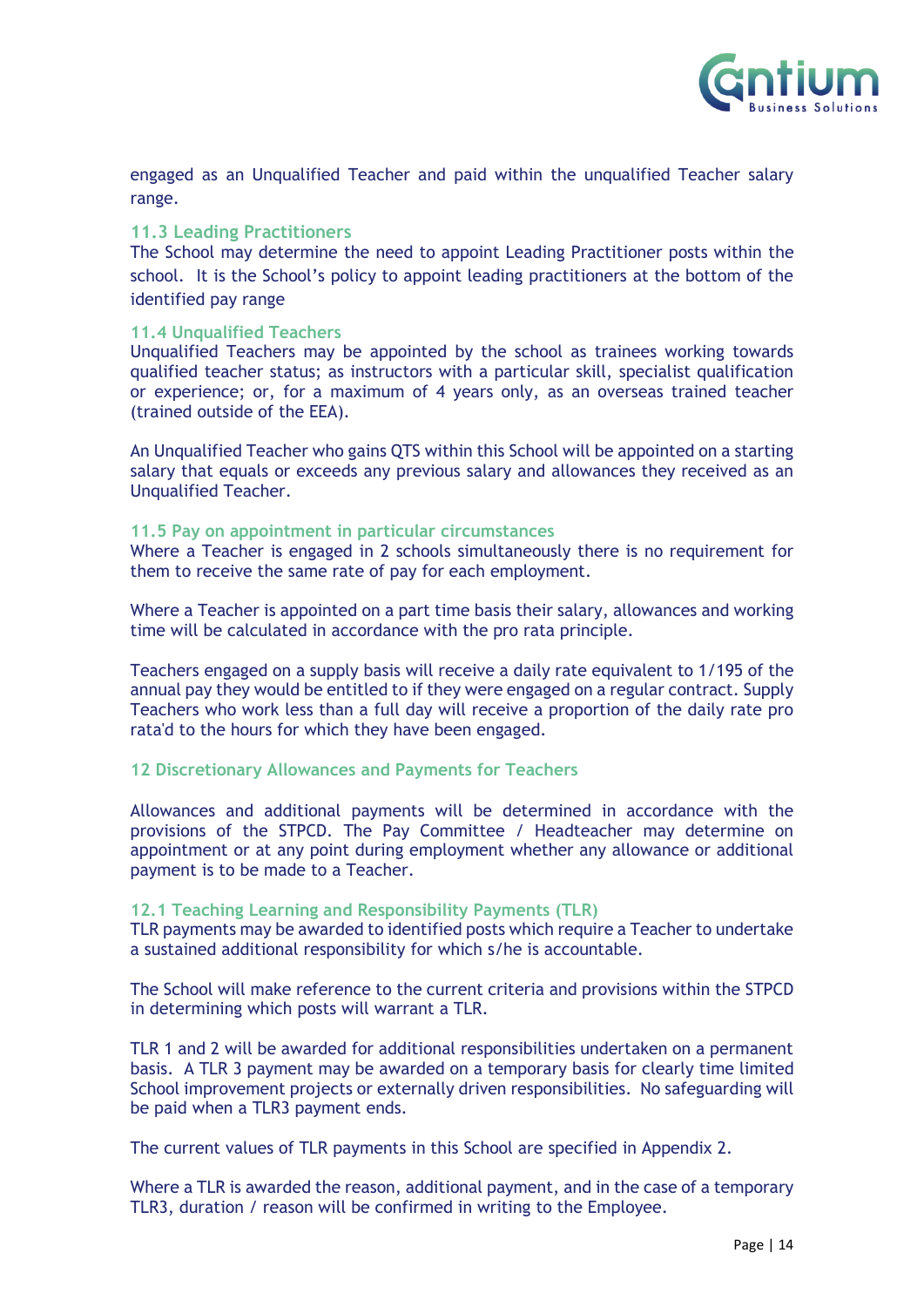

A Teacher cannot be in receipt of both a TLR1 and TLR2 but can receive a TLR1 or TLR2 in addition to a TLR3.

A member of the Leadership Group, Leading Practitioner or Unqualified Teacher cannot receive a TLR payment.

#### <span id="page-14-0"></span>**12.2 Recruitment and Retention Payments**

Additional payments may be awarded as an incentive for the recruitment or retention of a Teacher in accordance with the criteria and provisions of the STPCD. Such payments may be made as a lump sum or as a periodic / recurring payment.

Other financial assistance may be awarded at the discretion of the School – for example full or partial reimbursement of travel / relocation costs.

When awarding such additional payments the reason / duration and end or review date will be confirmed in writing to the Employee.

School may wish to state any specific criteria for the award of RR payments / specify who has delegated authority to award these

Members of the Leadership Group and Unqualified Teachers may not receive a recruitment and retention payment with the exception of reasonable housing or relocation expenses incurred by the Leadership Group. See also paragraph 21.4

#### <span id="page-14-1"></span>**12.3 Special Educational Needs Payment (SEN)**

SEN allowances will be awarded in accordance with the criteria and provisions set out in the STPCD.

The current value of SEN Payments in this School specified in Appendix 2.

A member of the Leadership Group, a Leading Practitioner or Unqualified Teacher cannot receive a SEN payment.

All payments will be made at the hourly or daily rate appropriate to their substantive salary.

#### <span id="page-14-2"></span>**12.4 Additional Payments**

The School may make, at its discretion, additional payments to a Teacher in respect of the following activities:

- Continuing professional development undertaken outside of the School day
- Participation in out of School learning activities
- Additional responsibilities and activities related to the provision of services to raise the educational standards in other Schools
- Activities relating to the provision of initial Teacher training

#### <span id="page-14-3"></span>**12.5 Additional Payments to Unqualified Teachers**

An Unqualified Teacher may receive an additional allowance where they have taken on sustained additional accountability focused on teaching and learning and requiring the application of a teacher's professional skills and judgement or possess qualifications or experience relevant to the role.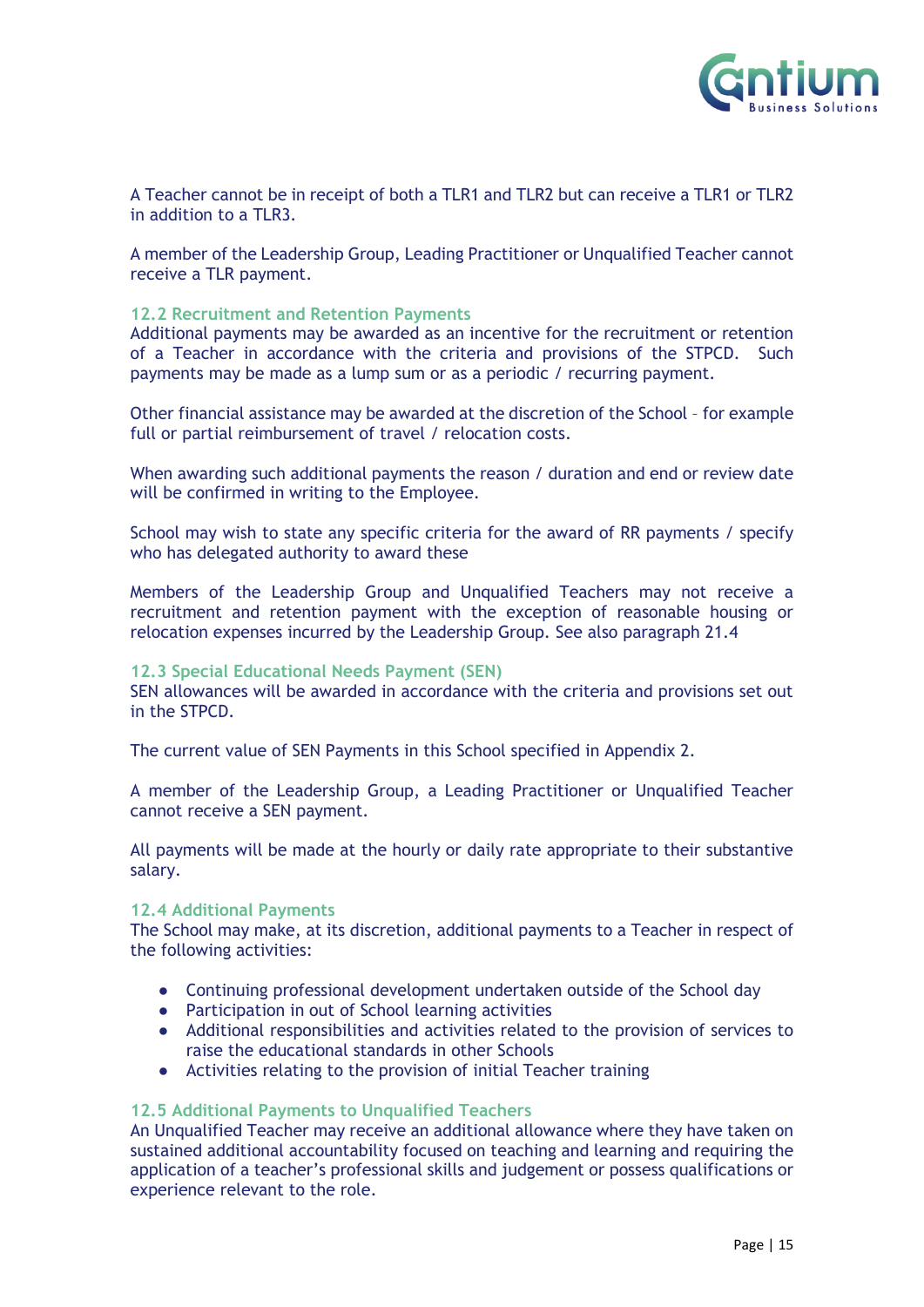

The value of any additional payment will be determined by the Headteacher / Pay Committee.

#### <span id="page-15-0"></span>**13 Pay Progression for Classroom Teachers**

Decisions regarding pay progression will be made with reference to the Teacher's appraisal report and the pay recommendations it contains.

Continued good performance as evidenced through the appraisal process should give the Teacher an expectation of progression to the top of their current pay range.

The Governing Body has determined the criteria for pay progression for each of the pay ranges. The criteria reflect the Teaching Standards and expectations appropriate to the career stage and seniority of the Teacher.

The Schools criteria for pay progression for each of the pay ranges is at Appendix 3.

Where a Teacher paid on the main pay range is meeting the performance expectations in this school it is usual that they will receive pay progression annually.

In the case of Teachers paid on the upper pay range pay progression will usually be awarded every 2 years subject to meeting and sustaining the performance expectations for pay progression.

In the case of NQTs whose appraisal arrangements are different, pay decisions will be made with reference to evidence from the statutory induction process. It should be noted that NQTs have no automatic entitlement to pay progression on completion of their induction period.

The amount awarded in pay progression will be determined annually with reference to any pay uplift stated in the STPCD. The schools pay progression arrangements are at Appendix 2.

In circumstances where a teacher does not receive pay progression, appropriate feedback will be provided explaining the reasons for this decision and how any developmental issues can be addressed.

#### <span id="page-15-1"></span>**14 Upper Pay Range Applications**

#### *Guidance Note:*

*Schools have discretion to determine the deadline by which threshold applications should*  be made, timescales for considering applications and the date which any uplit in pay will *take effect for successful applicants. There is no requirement for a written application form to be completed – however schools may determine locally that this forms part of the application process.*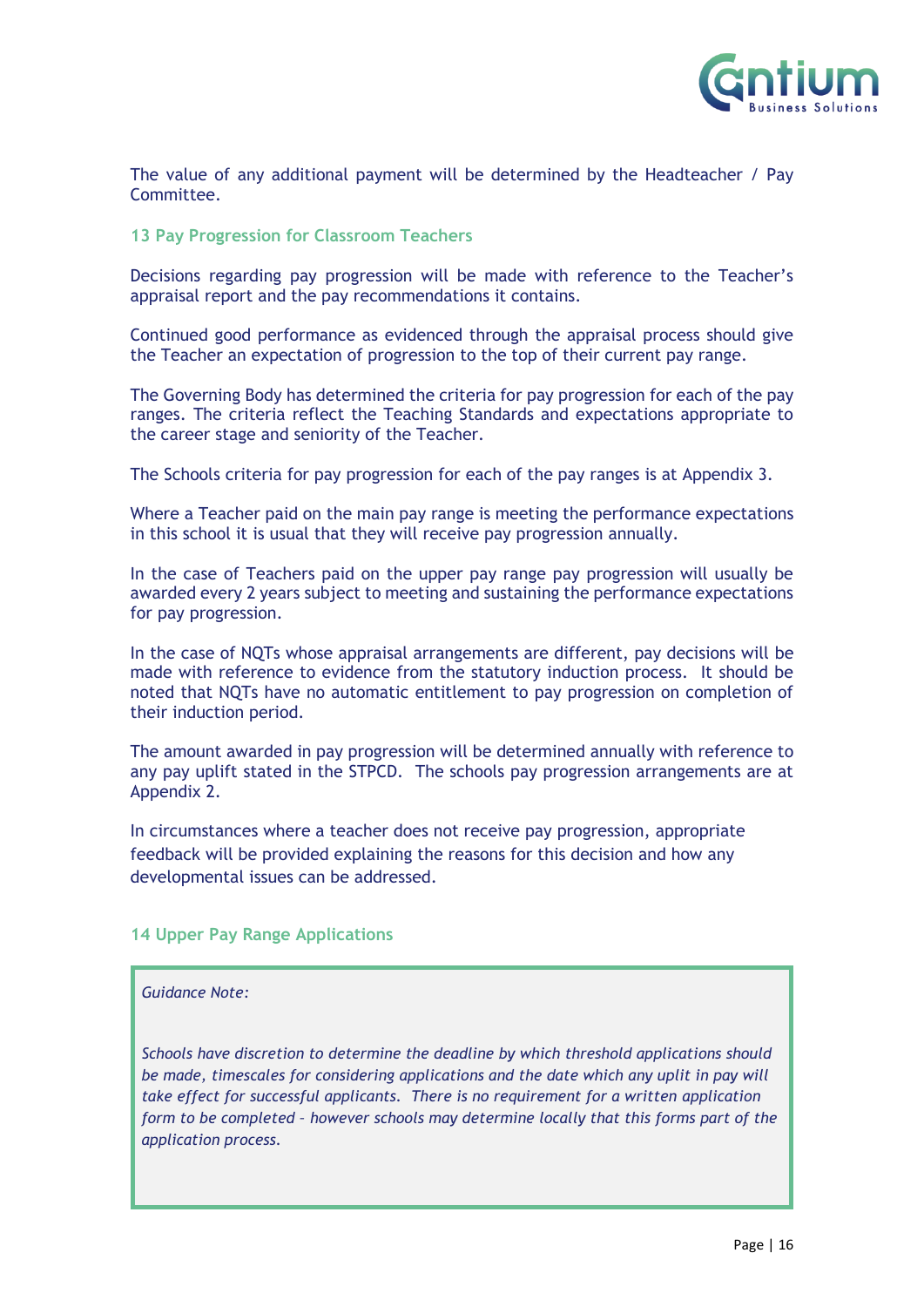

*A deadline of 31st August for receipt of applications with movement to the Upper Pay Range for successful applications taking effect from 1st September is suggested. A 15 working day timescale for considering applications is also suggested.*

All qualified Teachers may apply to be paid on the upper pay range.

It is the responsibility of the Teacher to decide whether they wish to apply to be considered for progression to the upper pay range. All applications must be submitted to the Headteacher using the appropriate school process. All threshold applications will be assessed by the Headteacher.

A Teacher may only submit one application in each academic year for progression to the upper pay range. In this School the deadline for submitting an application is **October annually** 

In assessing the application the Headteacher will have regard to the outcome of the 2 most recent appraisal reviews. Teachers who have had significant period of absence from work may submit additional evidence from the 2 appraisal cycles immediately prior to their period of absence to demonstrate how they meet the criteria for progression.

Where a Teacher is simultaneously employed at another School(s), they are required to submit separate applications for each employment. The School will not be bound by any threshold progression decision made by another School.

#### <span id="page-16-0"></span>**14.1 Criteria for Progression to the Upper Pay Range**

To progress to the Upper Pay Range a Teacher will be required to demonstrate that they have consistently made good progress towards their appraisal objectives over the 2 most recent appraisal cycles.

In addition they will need to demonstrate that:

- they are highly competent in all elements of the professional standards
- their achievements and contributions to the School are substantial and sustained

Appendix 4 sets out how the school will interpret whether a Teacher meets the criteria to progress to the Upper Pay Range.

#### <span id="page-16-1"></span>**14.2 Procedure for assessing Upper Pay Range Applications**

The Headteacher will assess the Teacher's application against the school's criteria and advise him / her in writing within 5 working days whether the application has been successful.

Where the application is successful the Teacher will progress to the minimum value of the upper pay range from September of the academic year - backdated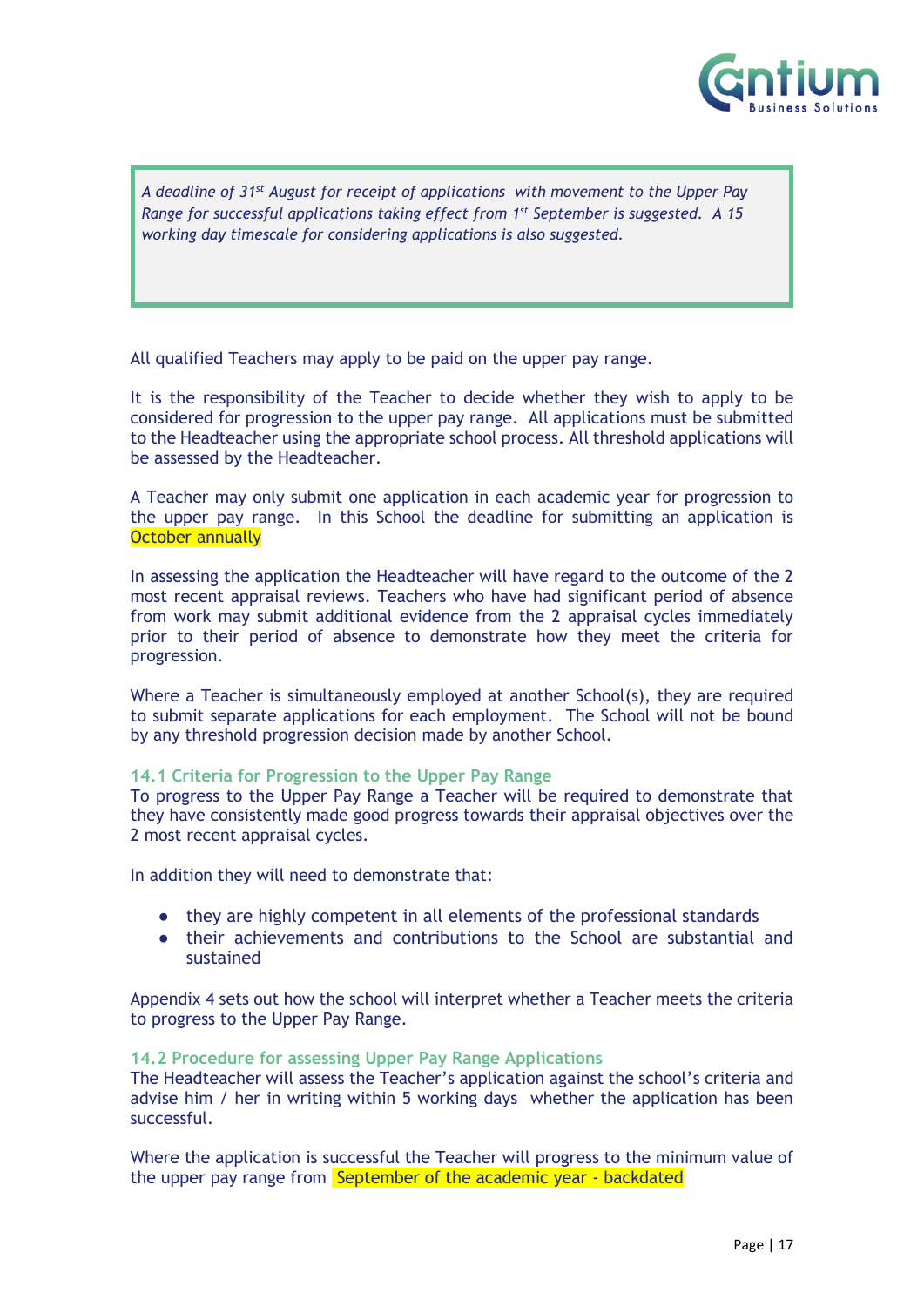

Where an application is unsuccessful the Teacher will receive feedback on the reasons for the decision from the Headteacher.

A Teacher may appeal against an unsuccessful application by following the School's pay appeal process detailed in Appendix 8.

#### <span id="page-17-0"></span>**15 Absence during the pay review cycle**

Consideration will be given to adjusting the pay review process where a Teacher has had a significant period of absence due to maternity / family related leave, sick leave or disability related absence.

The length and impact of the absence on the Teacher's ability to achieve his/her objectives will be taken into consideration when making pay recommendations and determinations.

The end of year review meeting may be brought forward to enable performance to be reviewed prior to a planned period of absence. Any pay recommendation would still be considered in line with the School's usual timescales and pay progression awarded from 1st September.

Where a Teacher is not in work at the end of the appraisal cycle or has been absent for some or all of the assessment period, an assessment may be based on performance during any periods of attendance and/or prior performance. Evidence from the 2 appraisal cycles immediately prior to the period of absence may also be considered.

The precise nature of the adjustments will be determined on a case by case basis following discussion with the Teacher.

#### *Guidance Note:*

*When assessing whether a Teacher who has been absent has met the criteria for pay progression, the following may be considered:*

- *The individual's performance before they were absent.*
- *The individual's performance on return to work - how does it differ from previous performance. Have mitigating factors been considered?*
- *When taking all reasonable factors into account, would pay progression have been given if the absence had not occurred?*

*Teachers returning from maternity / adoption / shared parental leave should be given any pay increase they would have received had they not been on maternity leave. The same approach may be appropriate where an absence has been due to disability related reasons.*

*Where a Teacher has been absent for a maternity / disability related reason - the school are strongly advised to take guidance from their personnel provider if they are considering withholding pay progression.*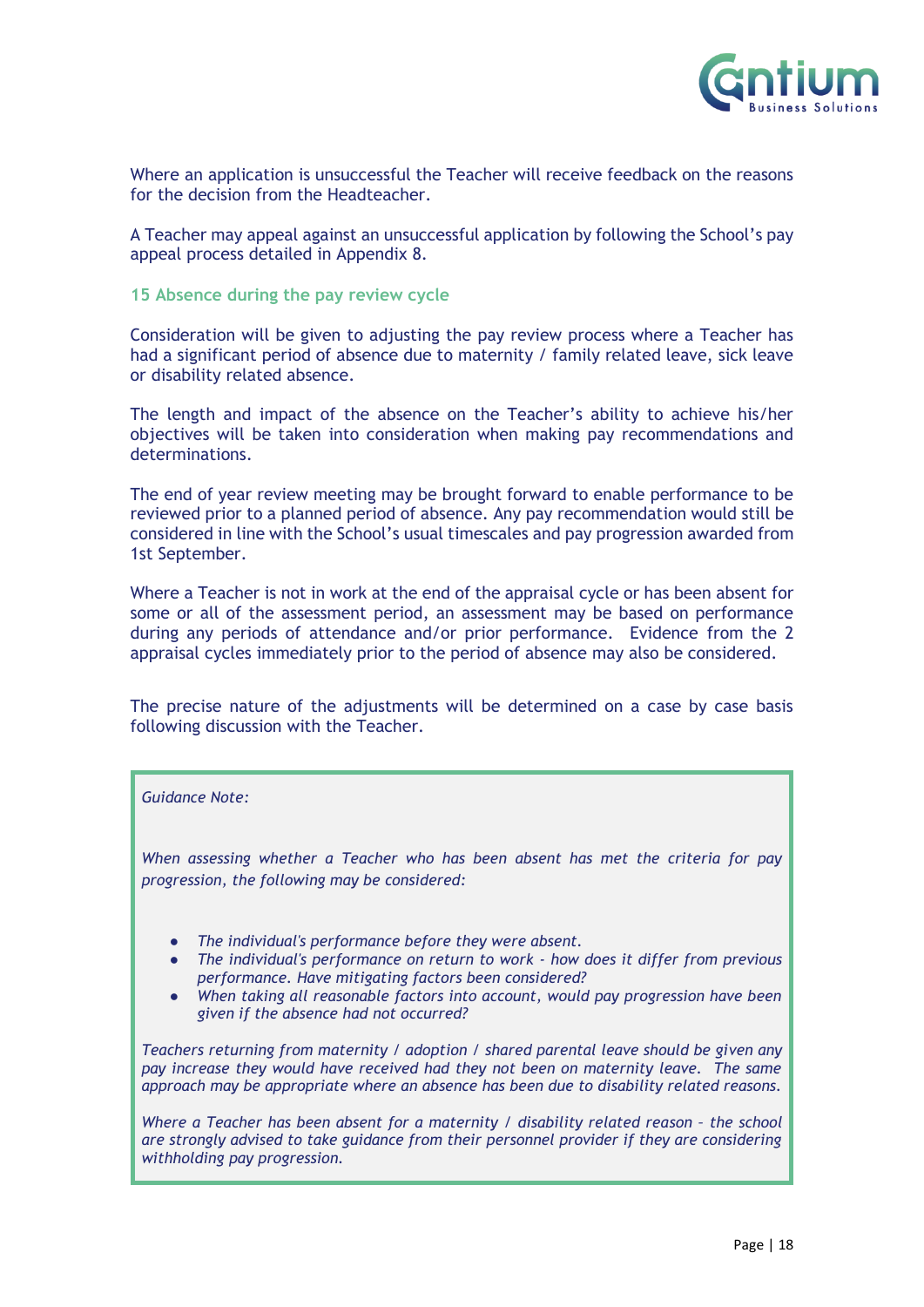

#### <span id="page-18-0"></span>**16 Other Pay Considerations for Teachers**

#### <span id="page-18-1"></span>**16.1 Salary Safeguarding**

Where a TLR 1 / TLR2 or other allowance is withdrawn as a result of organisational change, salary safeguarding will be paid for up to 3 years in accordance with the provisions of the STPCD.

The Headteacher may require a Teacher in receipt of safeguarding to undertake reasonable duties commensurate with the value of the safeguarded sum.

# <span id="page-18-2"></span>Part D – Pay for Leadership Teachers

#### <span id="page-18-3"></span>**17 Leadership Pay Range**

The pay framework for Teachers paid on the Leadership Pay Range is attached at Appendix 5

The Governing Body will review the pay framework for Leadership Teachers annually with effect from 1st September to reflect any changes to the national pay framework as set out in the STPCD.

#### <span id="page-18-4"></span>**18 Pay on Appointment**

#### <span id="page-18-5"></span>**18.1 Headteacher**

The Governing Body will review the Headteacher group size whenever it proposes to appoint a new Headteacher.

The Headteacher group size will be calculated in accordance with the provisions of the STPCD.

The Governing Body / Headteacher Recruitment Panel will identify a pay range within the group size for the School taking into consideration the permanent accountabilities of the post to which the Headteacher will be appointed.

In determining the pay range consideration will be given to:

- The specific requirements of the post
- The School context and challenge
- The complexity of the post
- The requirement to recruit and retain appropriate candidates
- Affordability and comparable salary benchmarking

However, the governing body may consider using its discretion to determine a range up to 25% greater in value than the maximum group size for the School should the circumstances warrant.

Exceptionally the governing body may determine a pay range which exceeds the 25% ceiling but only after considering the full business case and seeking external independent advice.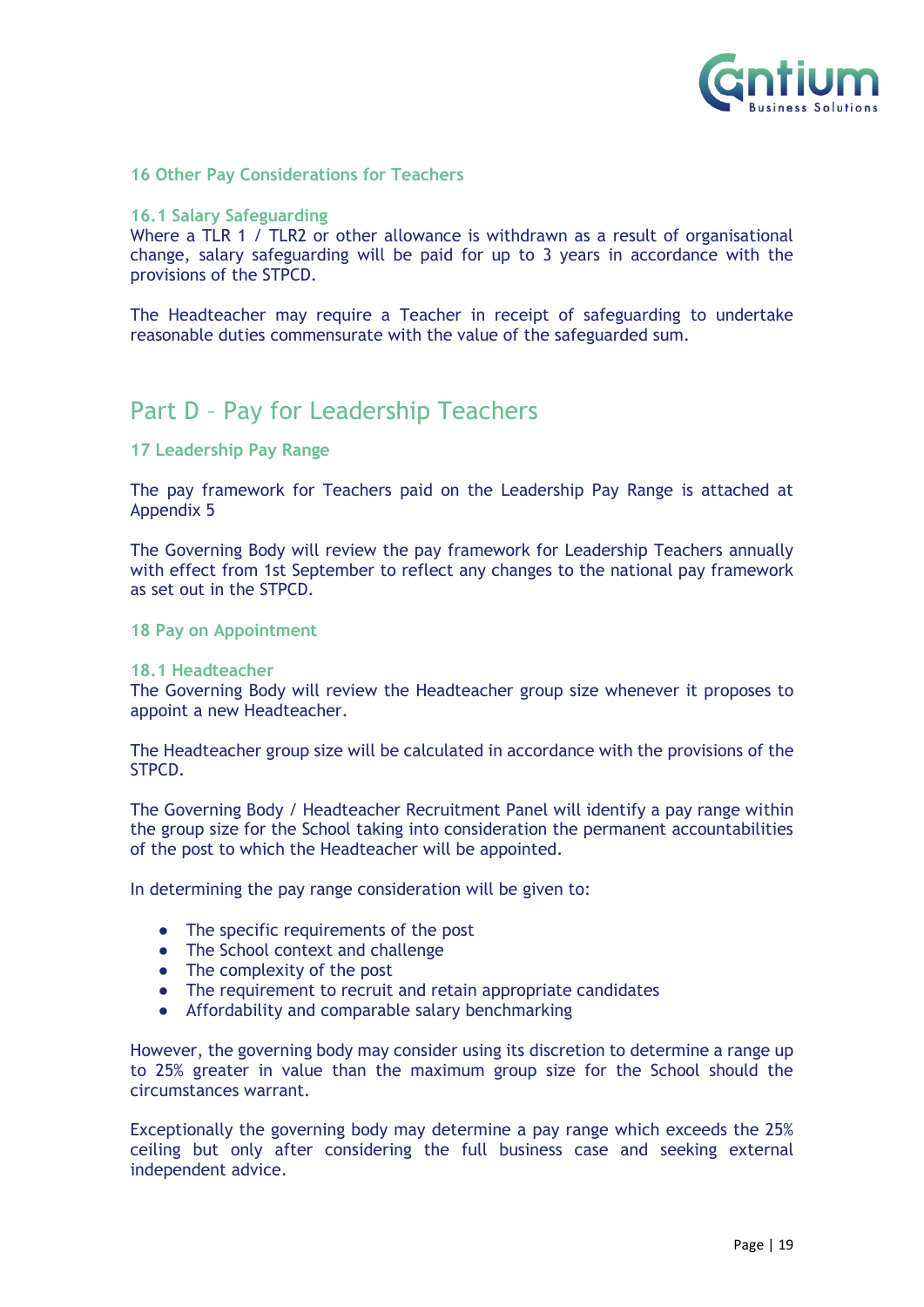

In determining the salary range for the Headteacher, the pay and ranges of other staff will also be taken into account to ensure appropriate differentials are maintained between posts of differing responsibility.

On appointment the Governing Body / Headteacher Recruitment Panel will determine the appropriate starting salary to be offered to the successful candidate. Consideration will be given to ensuring there is appropriate scope within the range to allow for performance related pay progression over time.

#### <span id="page-19-0"></span>18.2 Deputy and Assistant Headteachers

The Governing Body / Pay Committee will determine the appropriate pay range for other Leadership posts within the School prior to advertising.

Consideration will be given to the accountabilities of the role, challenges of the post and any potential recruitment issues when determining the pay range.

The maximum of the Deputy or Assistant's range will not exceed the maximum of the Headteacher range and will only overlap that of the Headteacher in exceptional circumstances.

When determining the pay ranges of Leadership posts, consideration will also be given to the respective levels of accountability and the need to ensure pay is fairly differentiated between Leadership roles across the School with differing levels of responsibility and between teaching and Leadership posts.

On appointment the Governing Body / Pay Committee will determine the starting salary to be offered within the identified pay range ensuring there is appropriate scope for performance related pay progression over time

#### <span id="page-19-1"></span>**19 Pay Progression for Leadership Teachers**

#### *Guidance Note:*

*The pay committee of a maintained school have a statutory duty to appoint an external professional advisor for the purposes of providing it with advice and support in relation to the appraisal of the Headteacher. It should be noted that this statutory duty does not apply to Governors in Academies but would be considered best practice.* 

Decisions regarding the pay progression of Leadership Teachers will be made with reference to their appraisal report and the recommendations it contains.

Sustained performance as evidenced through the appraisal process should give the Leadership Teacher the expectation of progression through the range.

The Governing Body has determined the criteria for pay progression for Teachers paid on the Leadership pay range. The criteria reflect expectations appropriate to the career stage and seniority of the Teacher.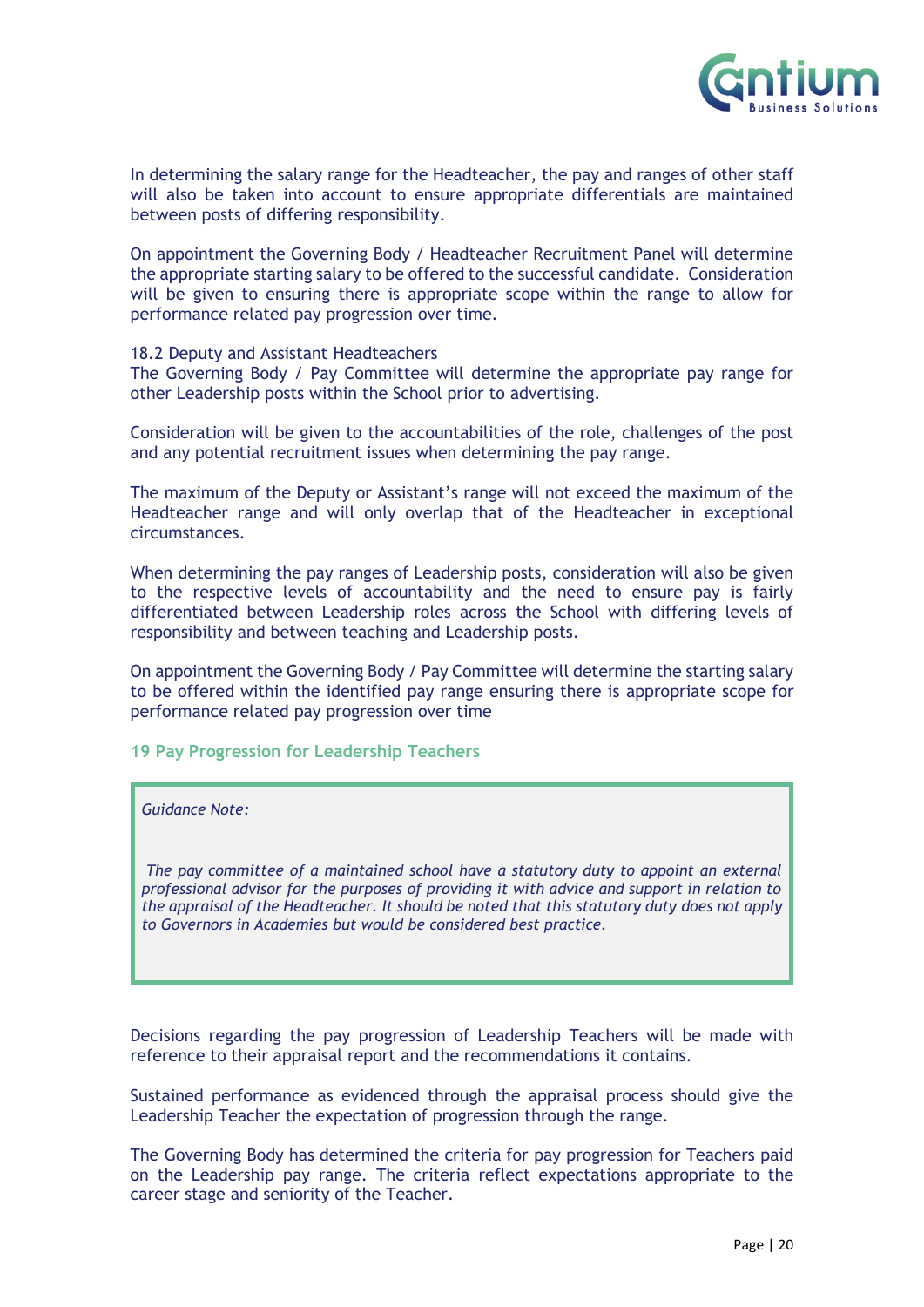

The Schools criteria for pay progression are at Appendix 5.

The amount awarded in pay progression will be determined annually with reference to any pay uplift stated in the STPCD.

The schools pay progression arrangements for the Leadership pay range are at Appendix 2.

<span id="page-20-0"></span>**20 Absence during the pay review cycle**

Please refer to paragraph 15 above.

<span id="page-20-1"></span>**21 Other considerations regarding the pay of Leadership Teachers**

#### <span id="page-20-2"></span>**21.1 Redetermination of Leadership Ranges**

The Governing Body may redetermine the pay range of any Leadership Teacher in post should it be considered necessary where there has been a significant change in the permanent accountabilities of the post.

This may include circumstances where post holders take on additional accountabilities for more than one School on a permanent basis.

#### <span id="page-20-3"></span>**21.2 Temporary Payments to a Headteacher**

#### *Guidance Note:*

*Consideration should be given to both the appropriate payment due to the individual in respect of any additional responsibilities and any payment which may be due to the school to cover the release of the individual.* 

*It should be noted that any additional payments made to a Leadership Teacher should be via the usual payroll arrangements and not on an invoiced basis. All income received as remuneration for support provided by a school is for the purpose of the school and must therefore be paid directly to the school. No member of staff employed by one maintained school can receive direct payments for work undertaken or expenses from another maintained school.*

*A memorandum of understanding between the schools involved may also be considered.*

*Schools may wish to seek guidance from their personnel provider on appropriate secondment / acting up arrangements.*

The Governing Body may determine that an additional temporary payment be made to a Headteacher for time limited responsibilities / duties additional to the substantive post for which their salary has been determined. This may include circumstances in which a Headteacher is temporarily accountable for the Leadership of another School.

<span id="page-20-4"></span>Any such payment should not exceed 25% of the Headteacher's annual salary. The total of all discretionary payments in any one year should not be more than 25% above the ceiling of the Headteacher group size for the School.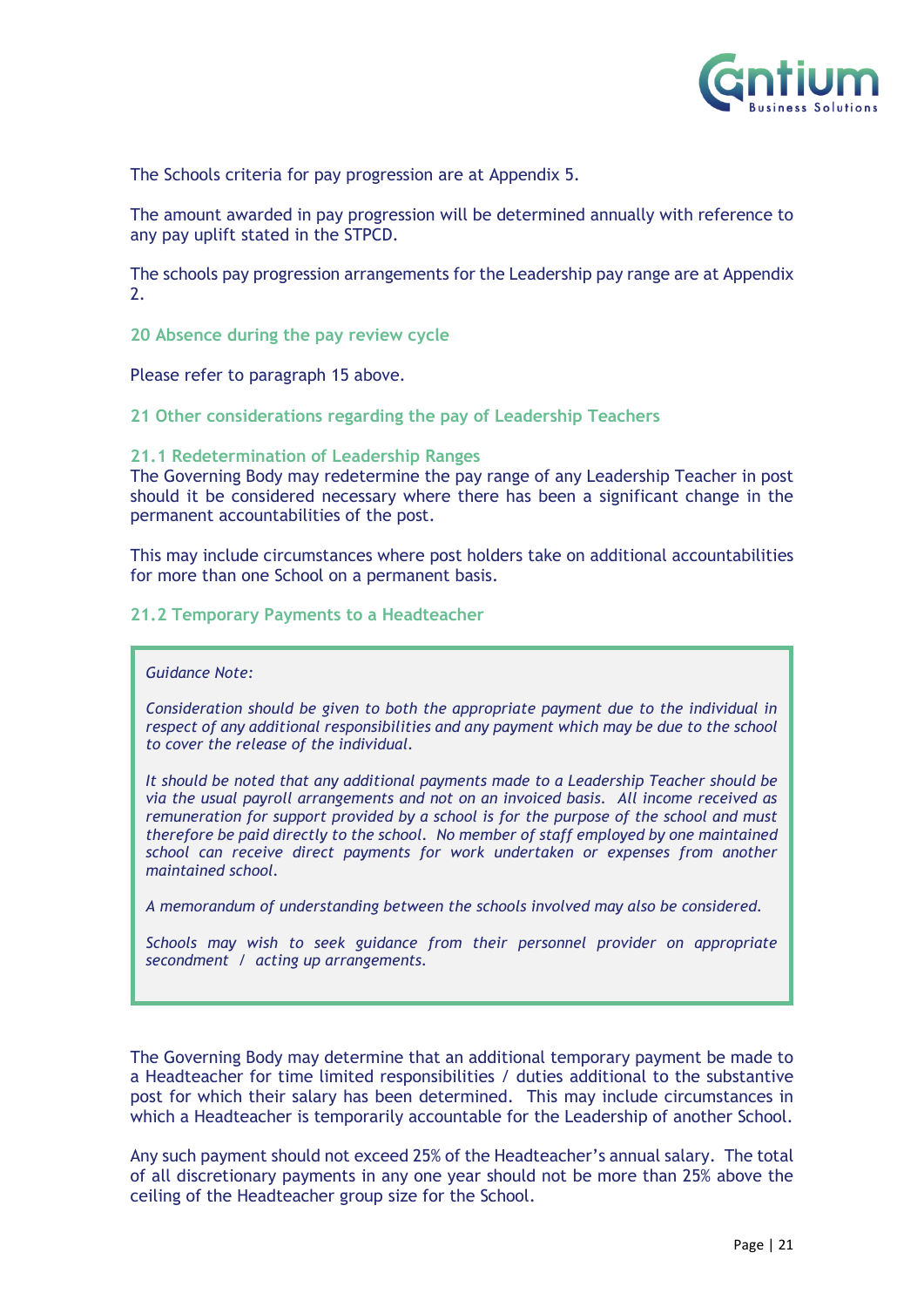

#### **21.3 Acting Allowances**

An Acting Allowance may be payable to individuals who are assigned to carry out the duties of a Headteacher, Deputy or Assistant Headteacher on a temporary basis.

Payment of an acting allowance will be at the discretion of the Governing Body. Consideration as to whether to pay an acting allowance will be made within 4 weeks of the start of the additional duties.

Where it is determined that an acting allowance should be paid this will be at a rate no less than the minimum of the pay range of the substantive post holder and will be backdated to the start of the additional duties.

#### <span id="page-21-0"></span>**21.4 Discretionary Allowances for Leadership Teachers**

#### *Guidance Note:*

*This paragraph applies to Leadership teachers appointed after 1st September 2014 or who had their pay redetermined after this date. Please refer to the current STPCD for all other teachers*

Leadership Teachers may not receive a recruitment and retention payment – any payments with regards to recruitment and retention should be taken into consideration when determining the individual's substantive pay range and salary at the time of appointment.

The Governing Body may at its discretion consider reimbursing housing or relocation costs.

#### <span id="page-21-1"></span>**21.5 Salary Safeguarding**

Where the pay range of a Leadership Teacher is reduced as a result of organisational change, salary safeguarding may be paid for up to 3 years in accordance with the provisions of the STPCD.

<span id="page-21-2"></span>A Teacher in receipt of safeguarding is expected to undertake reasonable duties commensurate with the value of the safeguarded sum.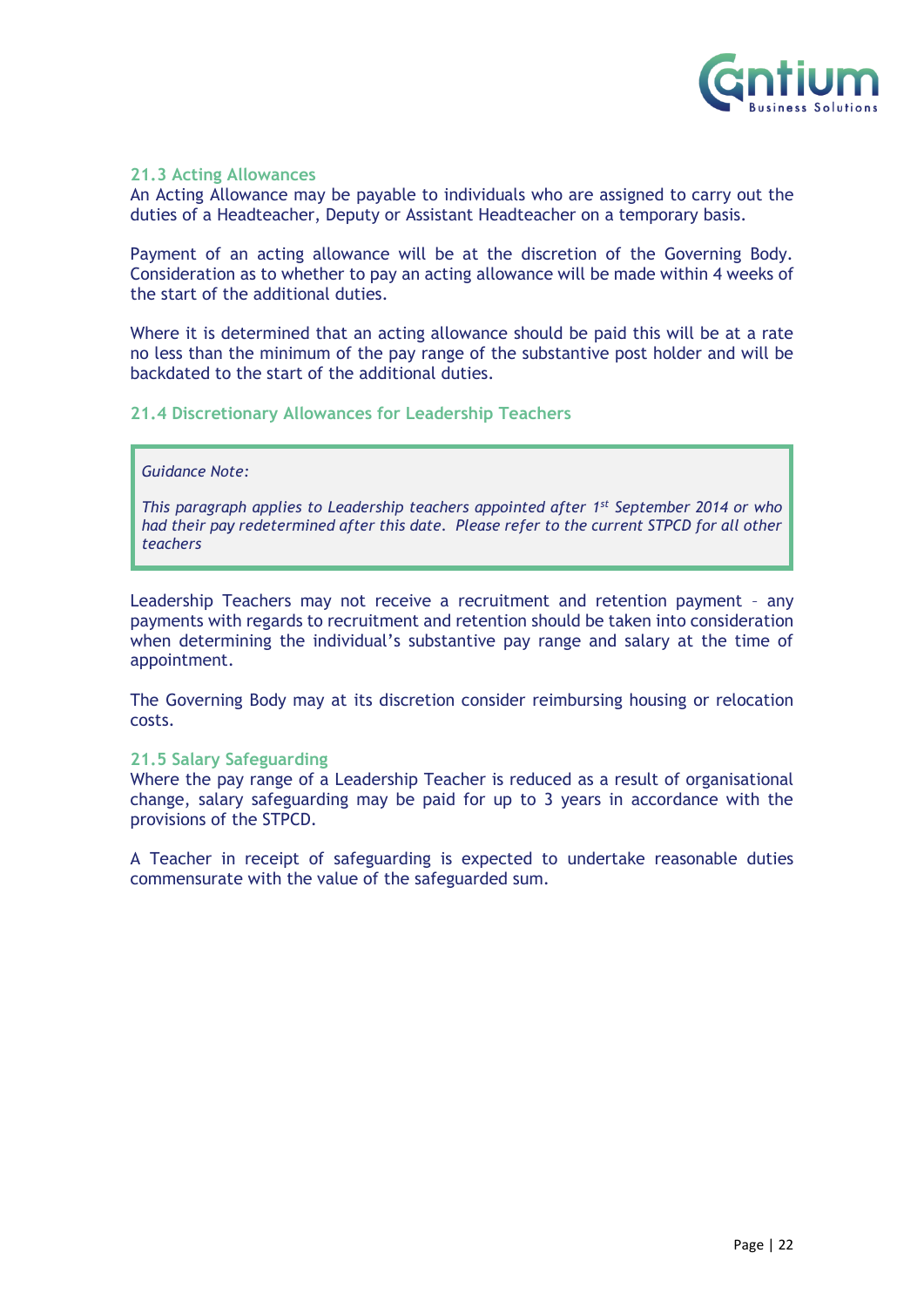

# Part E – Pay for Support Staff

#### <span id="page-22-0"></span>**22 Support Staff Pay Range**

#### *Guidance Note:*

*Please amend the sections below according to the specific arrangements in your school*

#### *For Maintained Schools and Academies which follow Kent Range*

Support staff will be appointed in accordance with the Kent Range Grade Framework. The Kent Range Grade Framework is attached at Appendix 6.

#### <span id="page-22-1"></span>**23 Pay On Appointment**

The Pay Committee / Headteacher will determine the grade of a support staff post prior to advertising.

In determining the grade for the post consideration will be given to the scope and accountabilities of the role.

On appointment, the Headteacher will determine the starting salary to be offered within the pay range. New starters will normally be appointed at the minimum of the main pay range for the grade. However the Headteacher has discretion to pay above the minimum in recognition of prior skills, qualifications and experience.

Where a member of support staff joins the School from another School post – there is no obligation for the School to match their current grade or salary.

Where an Employee works part time (i.e. less than 37 hours per week / 52 weeks per year) their salary will be pro rata to the hours and weeks worked. Employees engaged on a term time only basis will receive a payment in respect of their annual leave entitlement incorporated within their annual salary.

#### <span id="page-22-2"></span>**24 Pay Progression for Support Staff**

*For Academies which have adopted a locally determined pay framework – please specify the pay progression arrangements here and at Appendix 7 OR*

*Kent Range TCP*

Annual pay progression will be determined with reference to the outcome of the Employee's appraisal and Total Contribution Pay Assessment.

Continued good performance as evidenced through appraisal should give the Employee the expectation of pay progression to the top of their grade.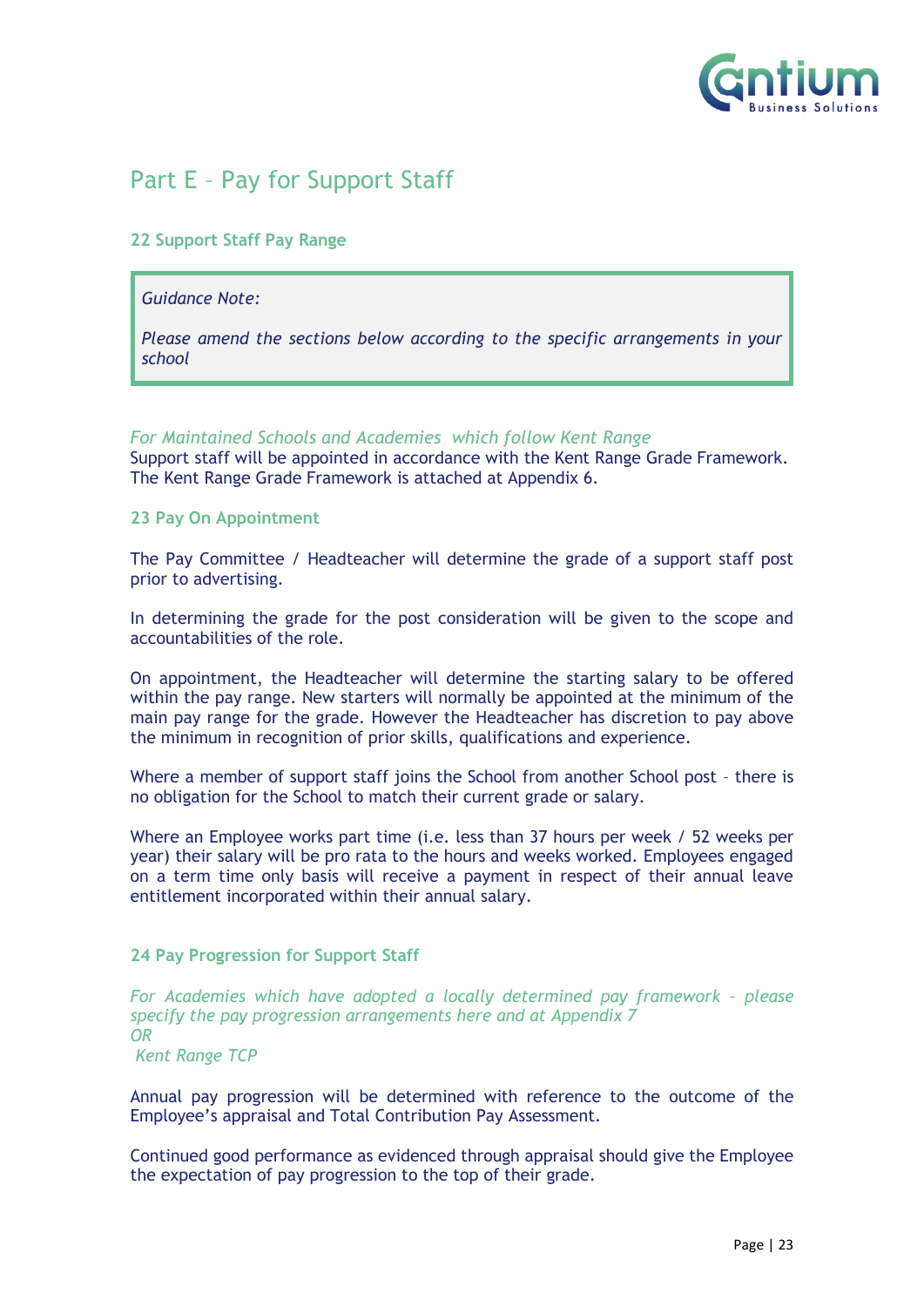

In assessing an Employee's Total Contribution the following will be taken into consideration:

- Performance against the accountabilities of the job role and individual Appraisal **Objectives**
- Values and behaviours demonstrated
- Wider contribution to the School\*
- Application and impact of any personal development undertaken
- Working Better evidence of actions the Employee takes which leads to continuous improvement

\*Employees on grade KR7 and above are expected to demonstrate evidence of wider contribution for an outstanding or above assessment. Where Employees on lower grades have had an opportunity to demonstrate wider contribution this will form part of their assessment. However where an Employee has not had the opportunity to demonstrate wider contribution their assessment will not be adversely affected.

Performance will be assessed against one of 4 contribution levels

- Outstanding: Performance exceeds expectations most of the time
- Excellent: Performance exceeds expectations some of the time
- Successful: Performance meets expectations all of the time
- Performance Improvement Required: Performance does not meet expectations all of the time

<span id="page-23-0"></span>Descriptors for these different levels of performance are available at Appendix 7.

#### *Guidance Note:*

Further information regarding the TCP process is available at: [https://www.kelsi.org.uk/hr-and-training-for-staff/working-in-kent/pay](https://www.kelsi.org.uk/hr-and-training-for-staff/working-in-kent/pay-conditions-and-benefits/total-contribution-pay)[conditions-and-benefits/total-contribution-pay](https://www.kelsi.org.uk/hr-and-training-for-staff/working-in-kent/pay-conditions-and-benefits/total-contribution-pay)

#### **25 Annual Pay Determination**

#### *Guidance Note:*

*Please amend the sections below according to the specific arrangements in your school.* 

*KCC determines annually the % increase to be applied to each of the TCP performance levels. Schools have discretion to determine different % increases. Where the School intends to exercise discretion this should be reflected in their Pay Policy. The school should ensure appropriate consultation has taken place with staff and unions prior to exercising any discretion.*

*Kent Maintained Schools should refer to the TCP Rules and Examples for Schools Guidance Document*

Additionally where a Kent Maintained School follows a September TCP cycle - due regard *should be given to any specific guidance issued by the Local Authority .*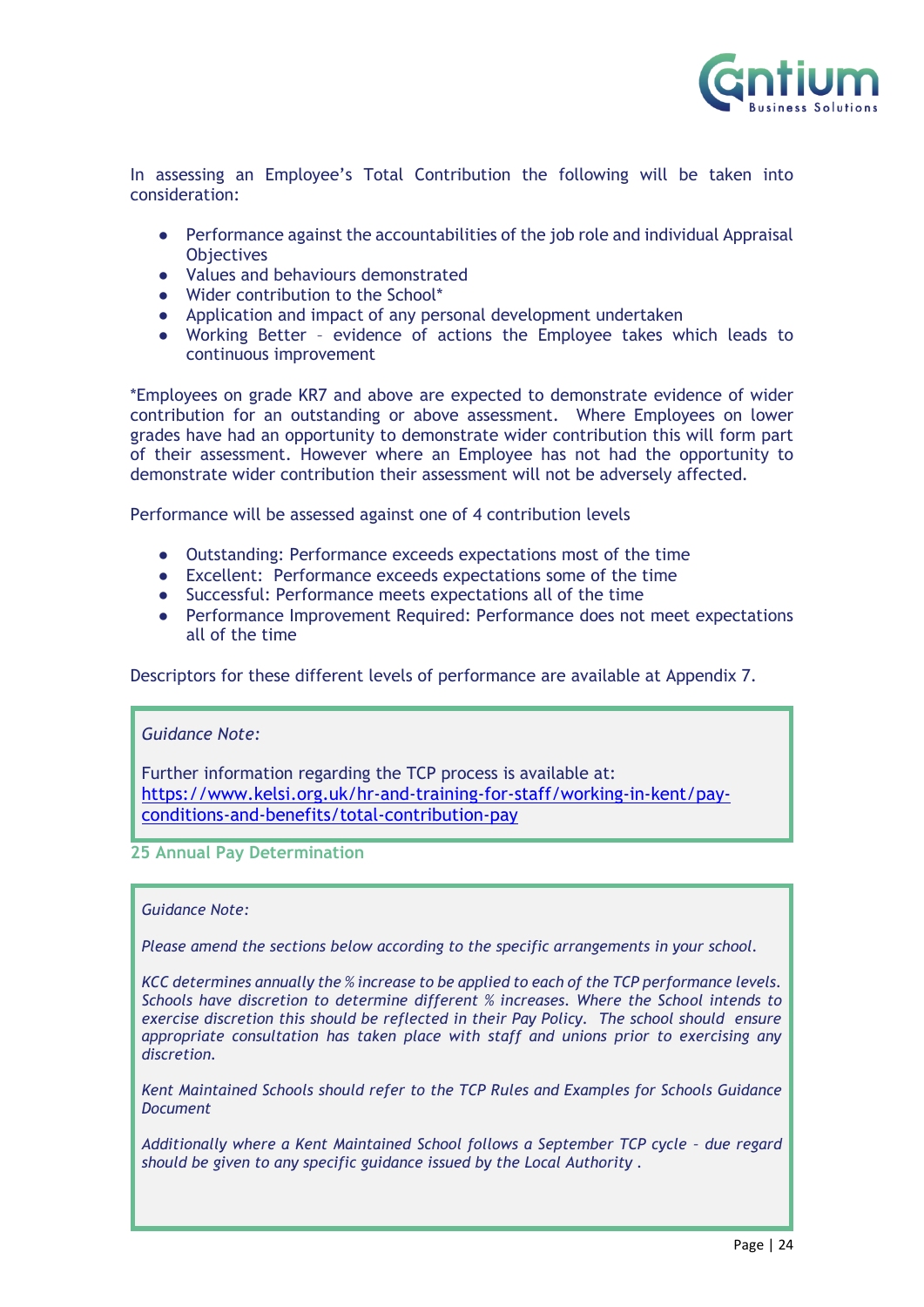

#### *For Academies which have adopted a locally determined pay framework – please specify the pay progression arrangements here*

*OR*

*For Maintained Schools and Academies which follow Kent Range.*

The performance related TCP increase to be applied to the Employee's current salary will be determined annually in accordance with their assessed contribution level.

The percentage increase to be applied annually to each of the TCP contribution levels will be determined by the Governing Body.

*For Schools who wish to undertake to always follow KCC determined TCP percentages for Support Staff*

*This School will award pay progression in accordance with the TCP percentage increase for each performance level determined annually by KCC.*

*OR*

*For Schools who wish to exercise discretion regarding the percentage pay award*

*Whilst consideration will be given the TCP ratings published by KCC, this School will determine locally the percentage pay increase to be applied each year to each TCP rating.*

*For all*

Please refer to Appendix 6 for details of the current pay framework and Appendix 7 for progression arrangements for support staff in this school.

Employees who are at the top of their pay grade may receive a one-off payment consistent with the percentage increases applied for their assessed contribution level. Where staff are nearing the top of their pay grade a combination of salary increase and lump sum may be paid.

Performance related pay increases are effective from 1<sup>st</sup> April / 1<sup>st</sup> September each year. The details of the pay award for the current year is at Appendix 6.

#### <span id="page-24-0"></span>**26 Absence during the pay cycle**

Employees who have been absent for a period of time will be considered for salary progression.

A 'successful' rating will be given to any employee who is on maternity leave or who has been on maternity\* leave during the period being reviewed unless there is evidence from before or after their period of absence which suggests an alternative rating might be more appropriate.

(\*also includes employees on adoption / shared parental leave)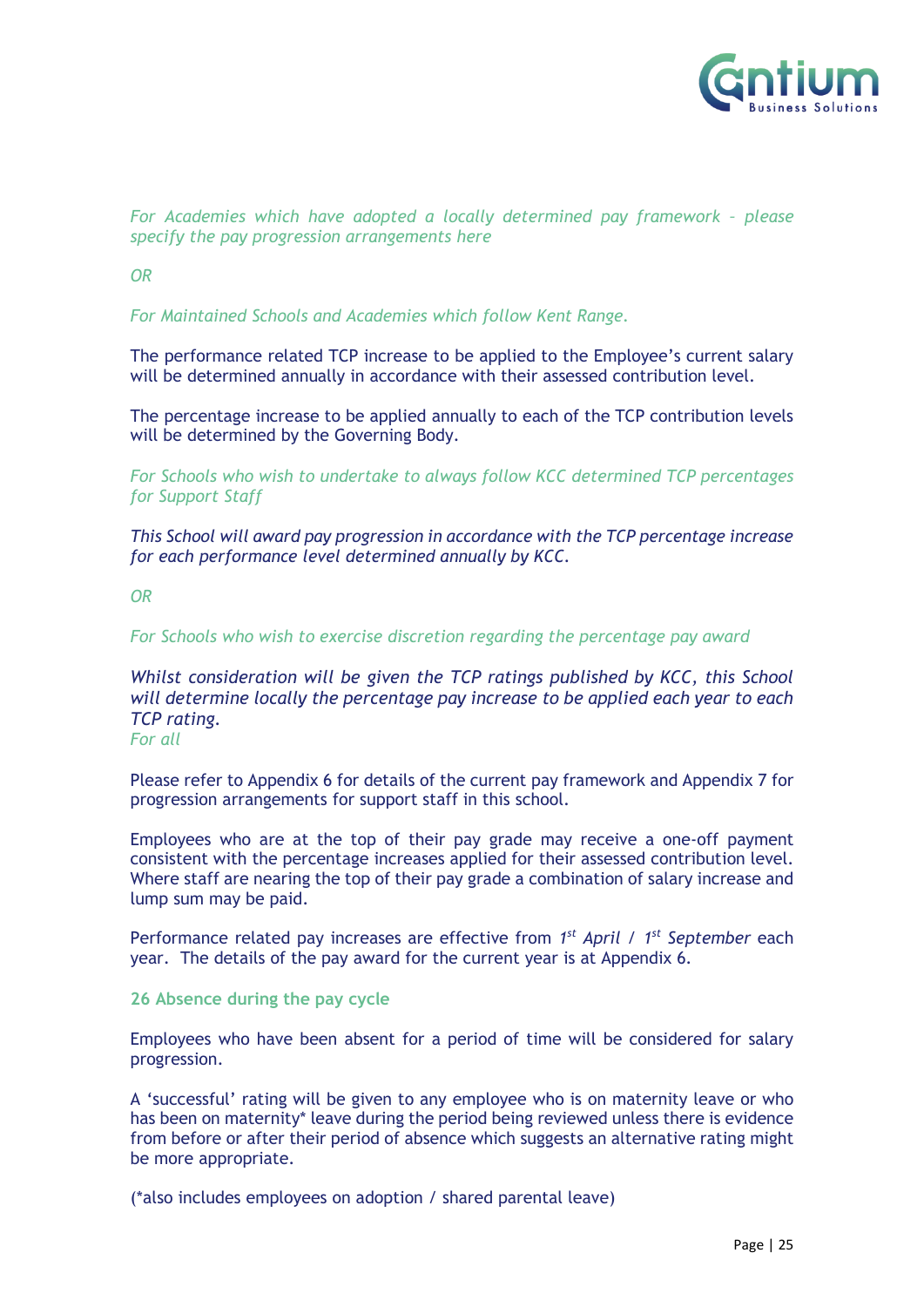

A 'successful' rating will be given to any employee who is on extended sick leave at the time the assessment is due/who has had several periods of sickness absence unless there is evidence which indicates a different rating is more appropriate.

In instances where performance before or after a period of absence has not met the expectations of the school pay progression may be withheld.

#### <span id="page-25-0"></span>**27 New Employees and staff changing roles during the pay cycle**

*Guidance Note:* 

*Please refer to the TCP Rules and Examples for Schools for guidance on how pay progression should be managed for new starters where the school follows a September TCP cycle* 

*[https://www.kelsi.org.uk/hr-information-and-guidance-for-kent-maintained](https://www.kelsi.org.uk/hr-information-and-guidance-for-kent-maintained-schools/kent-maintained-schools-hr-guidance/total-contribution-pay)[schools/kent-maintained-schools-hr-guidance/total-contribution-pay;](https://www.kelsi.org.uk/hr-information-and-guidance-for-kent-maintained-schools/kent-maintained-schools-hr-guidance/total-contribution-pay)*

New starters or those who changed roles during the pay cycle due to secondment or promotion will normally have a Total Contribution Assessment at the time the assessment is due.

The assessment may be deferred where there is insufficient evidence to make a judgement about an employee's performance. If an assessment is deferred the school will ensure that an assessment is carried out at such time they judge there to be evidence available. This will usually be within 6 months from the date of the deferral. Any increase in pay will be backdated to 1<sup>st</sup> April / 1<sup>st</sup> September. *(delete according to the school's pay progression date)*

<span id="page-25-1"></span>**28 Discretionary Allowances and Additional Payments for Support Staff**

#### <span id="page-25-2"></span>**28.1 Allowances**

The following allowances may be paid to eligible staff:

- First Aid Allowance payable to Employees undertaking first aid duties who have an appropriate recognised first aid at work qualification
- SENA Allowance payable to Teaching Assistants working in Special School and Special Units only

*School may specify other allowances in payment*

#### <span id="page-25-3"></span>**28.2 Overtime**

Overtime for Employees graded KR8 or less who work in excess of 37 hours in any week will be paid as follows:

| <b>Monday to Friday</b> | Saturday / Sunday | <b>Public Holidays</b> |
|-------------------------|-------------------|------------------------|
|                         | $X$ 1.33          |                        |

Overtime should only be worked with the prior approval of the Headteacher and all claims must be appropriately authorised.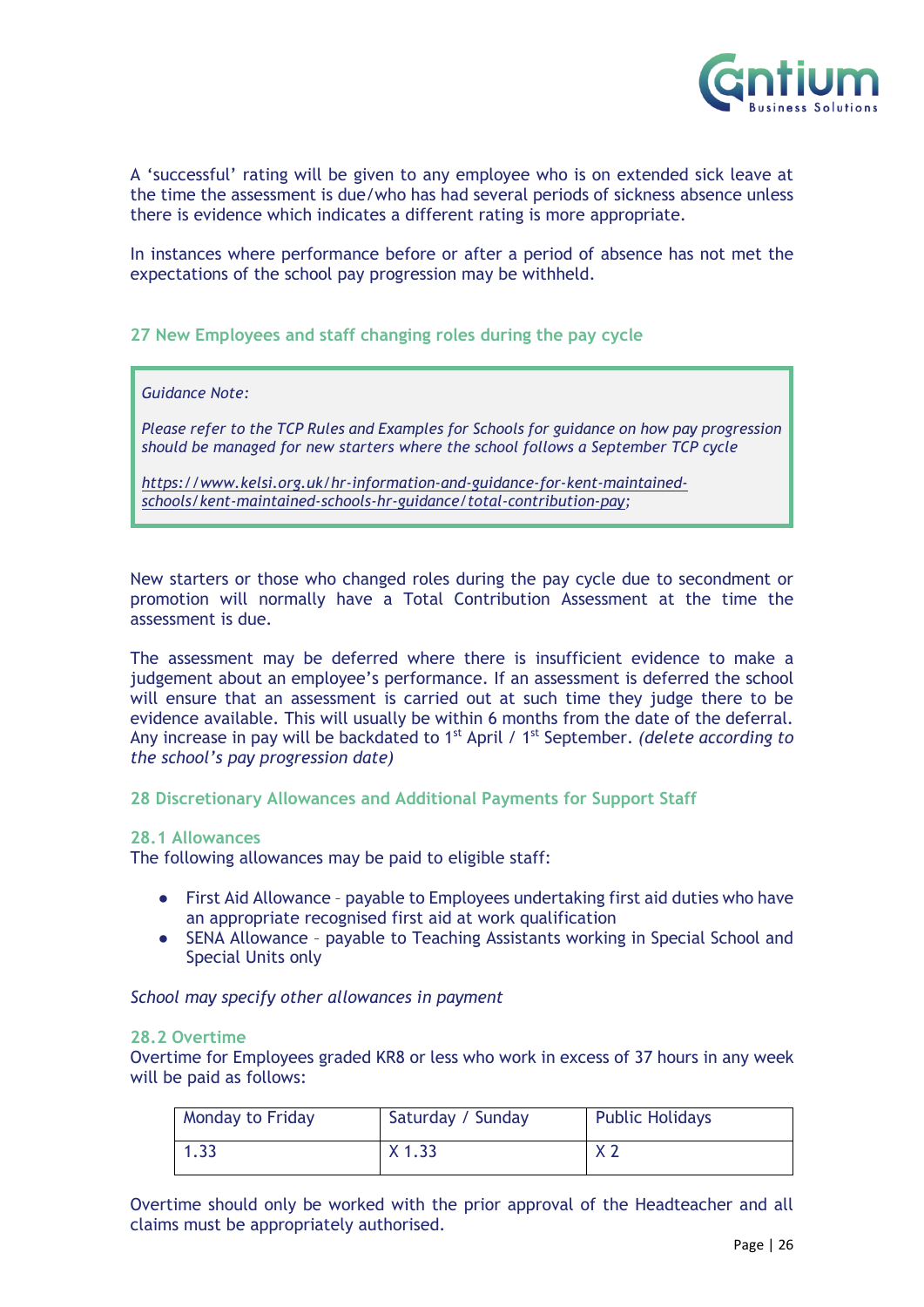

Extra time of less than half an hour each day will not constitute overtime. Overtime is aggregated for each calendar month and paid in complete half hours. Where less than half an hour overtime is worked in a month this will be paid at plain time.

Overtime will not be paid to staff Graded KR9 or above. Time off with lieu may be granted with the prior agreement of the Headteacher.

#### <span id="page-26-0"></span>**28.3 Cash Awards**

The Governing Body / Headteacher may at its discretion make a cash award to recognise members of support staff who have undertaken a specific task or project. In this School cash awards to an individual will not exceed £*XX (School to specify)* in any one year.

*School to specify any additional delegation arrangements – e.g. payments over £250 to be approved by the resources committee.*

<span id="page-26-1"></span>**29 Other Pay Considerations for Support Staff**

#### <span id="page-26-2"></span>**29.1 Acting up arrangements**

Where a member of staff takes on additional accountabilities on a temporary basis the Headteacher / Pay Committee may determine whether they should move to a higher grade commensurate with the additional responsibilities for a time limited period.

An Employee may also be seconded to a higher graded post to cover the temporary absence of the substantive post holder.

Where an Employee is on secondment or acting up they will receive their TCP assessment and pay progression on their temporary role. When they revert to their substantive post any percentage increase received in their temporary role will be applied to their substantive pay.

#### <span id="page-26-3"></span>**29.2 Redetermination of Grade**

Where the Headteacher determines that there has been a permanent change in the accountabilities of a post, a role may be regraded**.** 

Written notification will be provided of any change in salary or grade.

Where school has adopted a locally determined pay framework - please specify the re*grading arrangements here*

*OR*

#### *Where a school has adopted Kent Scheme*

Any redetermination will be made with reference to provisions of the Kent Scheme conditions of service for support staff

<span id="page-26-4"></span>Salary changes as a result of a regrading will take effect from the beginning of the month in which the assessment took place. Where an individual is upgraded they will normally be placed at the bottom of the new grade.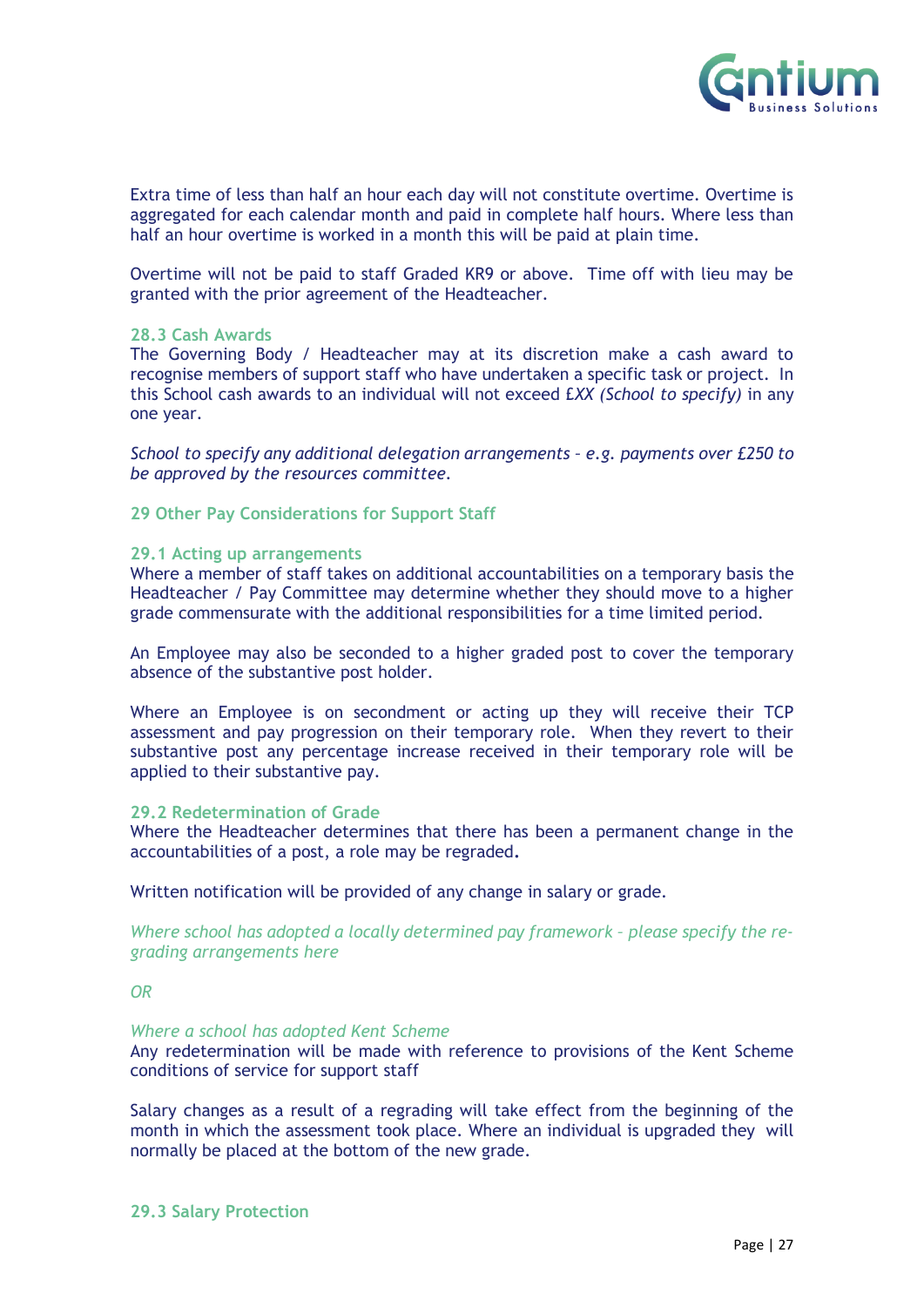

*Where school has adopted a locally determined pay framework please specify any safeguarding arrangements that apply here*

*OR* 

#### *Where a school has adopted Kent Scheme*

Employees who are engaged on Kent Scheme terms may be eligible to be paid salary protection for up to 18 months should the grade of their post be reduced or if they are redeployed to a lower graded post as a result of organisational change.

Where the redeployment is to a post which is more than two grades below the Employee's previous post, the Loss of Earnings compensation will only apply to a maximum of two grades above the grade of the new substantive post.

<span id="page-27-0"></span>Changes in hours / weeks worked will not attract salary protection.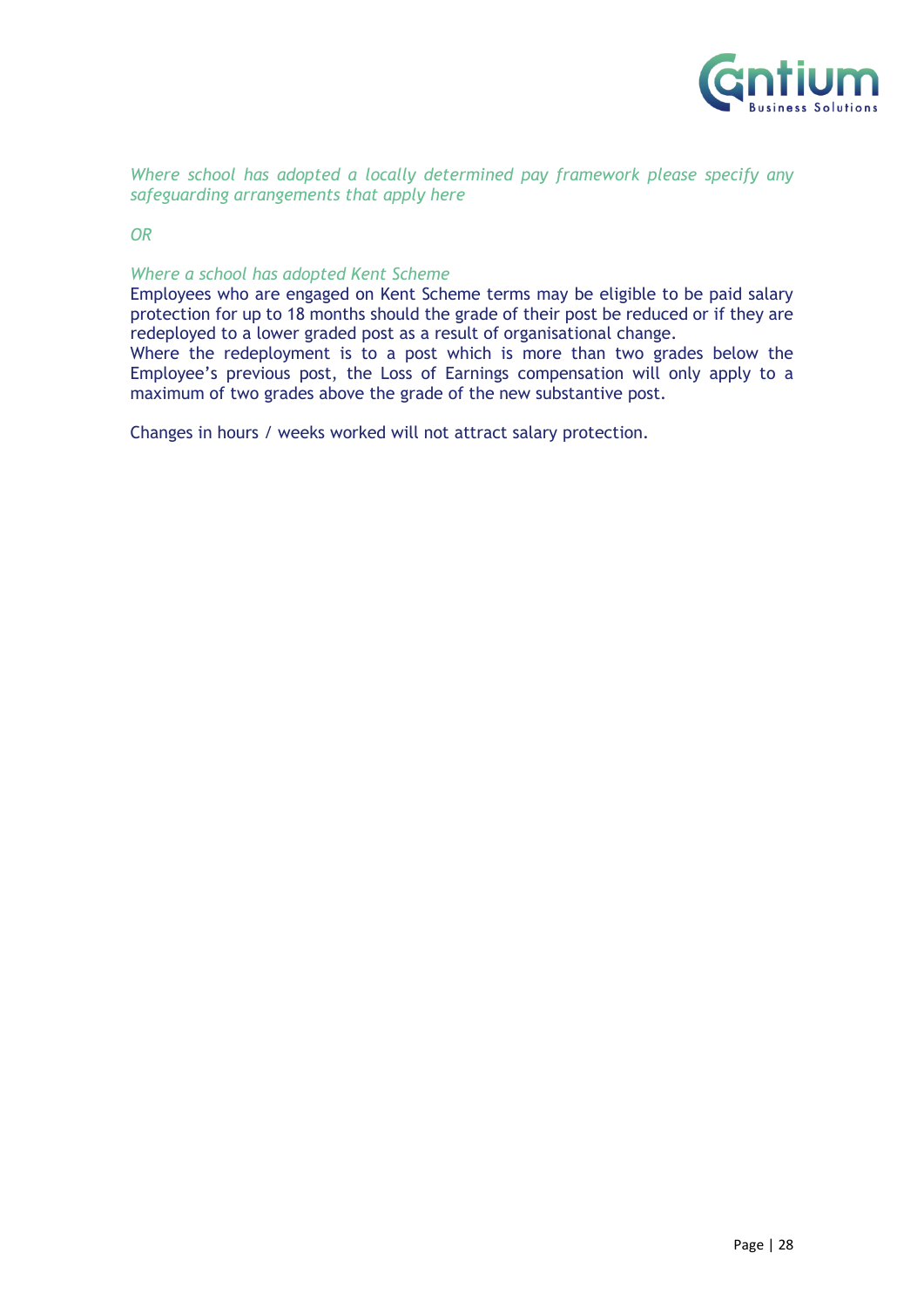

# Appendix 1: Terms of Reference

#### **Governing Body**

It is the role of the Governing Body to:

- establish the School's pay policy, including the criteria and framework for pay decisions and review these provisions annually
- determine the annual budget for pay and any uplift to be applied to the School's pay scales for Teachers and support staff
- determine which functions are to be delegated to the Pay Committee / Headteacher
- monitor the application and effectiveness of the policy, ensuring pay decisions are linked to evidence of performance and the criteria for pay progression are applied consistently, fairly and objectively
- to ensure the School meets its statutory and contractual obligations with regards to pay

#### **Pay Committee** *(or Headteacher where the authority to make pay decisions has been delegated)*

It is the role of the Pay Committee to:

- determine the pay progression to be awarded to individual Employees
- apply the criteria set out in the School's Pay Policy and consider fully the recommendations made by the Headteacher *[Line Manager where pay decisions have been delegated to the Headteacher]* regarding an individual's pay
- ensure all Employees are made aware of the outcome of their individual pay review in writing
- record the reasons for the pay decisions taken
- report summary information regarding pay decisions to the full Governing Body as required

Where pay decisions are made by a pay committee – the Headteacher may provide professional advice and guidance to the panel to assist with decision making.

**Headteacher** *(or line manager/ appraiser where the authority to make pay recommendations has been delegated)*

It is the role of the Headteacher to:

- ensure Employees are appraised in accordance with School policy
- make written recommendation to the Pay Committee *[Headteacher where pay recommendations have been delegated to the line manager / appraiser]* regarding an individual's pay with reference to the criteria for pay progression within the School
- ensure that appropriate written records are kept of appraisal discussions including targets set and any progress / review meetings
- undertake moderation of pay recommendations to ensure consistency and fairness across staff groups

In the case of the Headteacher, where pay decisions are made by a Pay Committee – to provide professional advice and guidance to assist with decision making.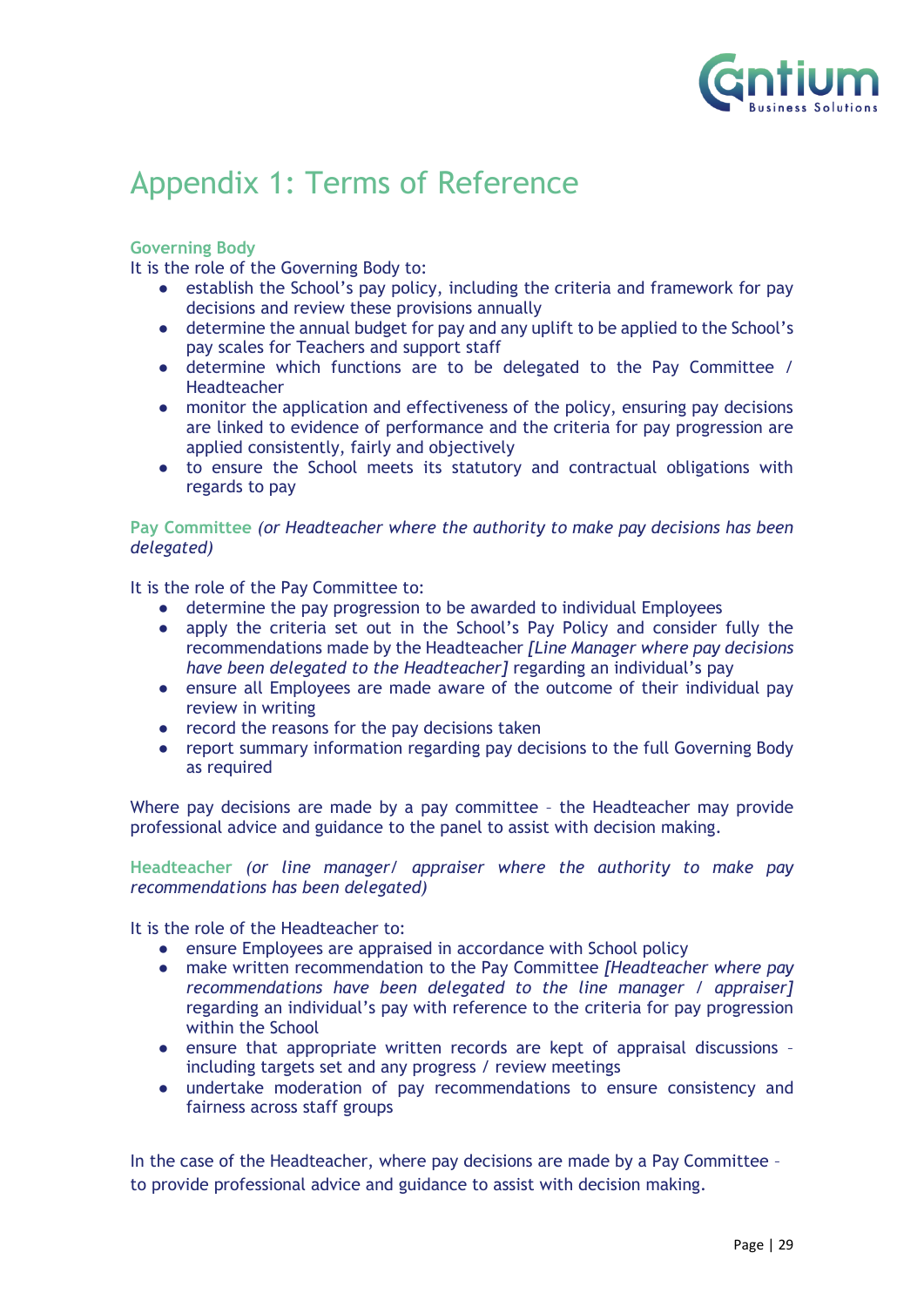

# <span id="page-29-0"></span>Appendix 2: Pay Framework for Teachers and Leadership Teachers

*School to insert their chosen pay framework or detail their own approach to pay here*

*Schools may adopt their own approaches to pay providing they are consistent with the requirement to base pay decisions upon evidence of performance.* 

*Schools may also adopt whichever pay framework is appropriate to the needs of school so long as the pay range values are compliant with those set out in the STPCD.* 

*From September 2020 advisory reference points on the main and upper pay range have been reintroduced within the STPCD. These are not mandatory - however the Dfe encourages schools to use them in their decision making. Pay progression continues to be based on evidence of performance. Please refer to the Pay Policy Guidance Notes for further information.*

*The accompanying Pay Policy Guidance Notes for Schools and Academies outlines a number of alternative pay frameworks models which could be used:*

*Model A: STPCD Advisory Points*

*Model B: Reference Points Framework*

*Model C: Differentiated Rates of Progression*

*Model D: Flat Percentage Increase*

*Model E: Annually determined Cash Increase*

*Model F: Differentiated Cash Increase*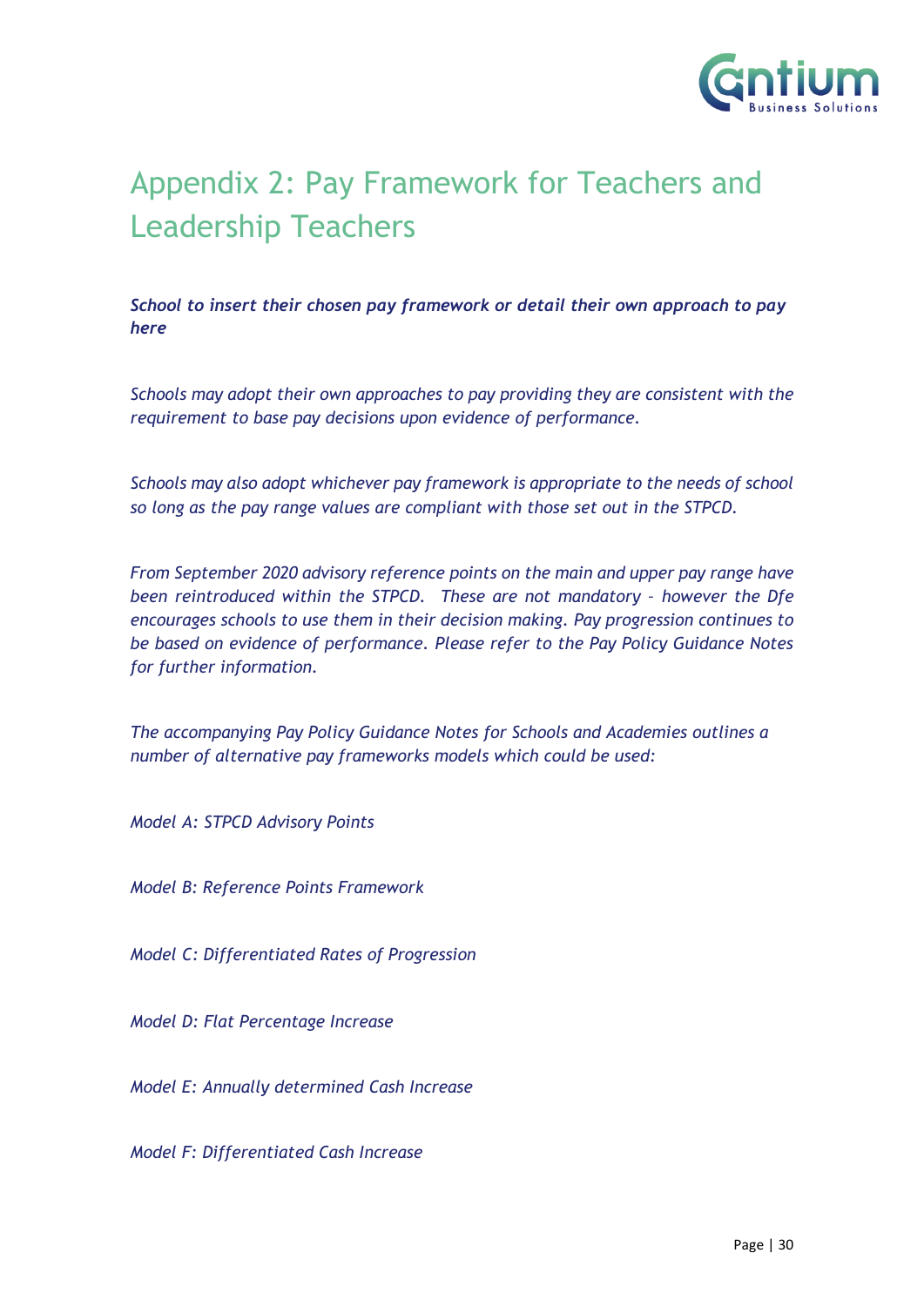

# <span id="page-30-0"></span>Appendix 3: Pay Progression Criteria for **Teachers**

#### *Guidance Note:*

*Schools may wish to specify their own criteria or use / adapt the criteria provided below. Schools / Academies are strongly advised to consider carefully developing specific criteria relevant to their local context and performance expectations.*

*Pay decisions should be evidence based. Evidence requirements should relate to the appraisal process and enable all teachers to have a fair opportunity to demonstrate they have achieved the expected performance criteria.*

*The school should set out within this policy the range of evidence that will be considered. Schools should ensure that progression criteria and evidence do not unfairly disadvantage certain groups of staff such as part time workers.*

*In the case of threshold teachers who are required to demonstrate a 'substantial' and 'sustained' contribution – this should be evidenced within directed time hours*

#### **Main Pay Range**

In this School the following criteria will be considered when assessing whether pay progression will be awarded to a Teacher paid on the Main Pay Range:

- *The Teacher must have made good progress towards their appraisal objectives*
- *The Teacher must be able to demonstrate sound evidence of consistently good teaching, learning and assessment practice throughout the assessment period*
- *The Teacher must be able to evidence that they have met the Teachers Standards throughout the assessment period*

#### **Upper Pay Range**

In this School the following criteria will be considered when assessing whether pay progression should be awarded to a Teacher paid on the Upper Pay Range:

- *The Teacher must have made good progress towards their appraisal objectives*
- *The Teacher must be able to demonstrate sound evidence of consistently good teaching, learning and assessment practice throughout the assessment period with increasing aspects of outstanding practice*
- *The Teacher must be able to evidence that they are highly competent in the Teachers Standards throughout the assessment period – demonstrating an increasing breadth and depth of knowledge, skill, understanding and application*
- *The Teacher must demonstrate evidence that they have continued to meet the criteria for moving to the Upper Pay Range and they have further developed their practice*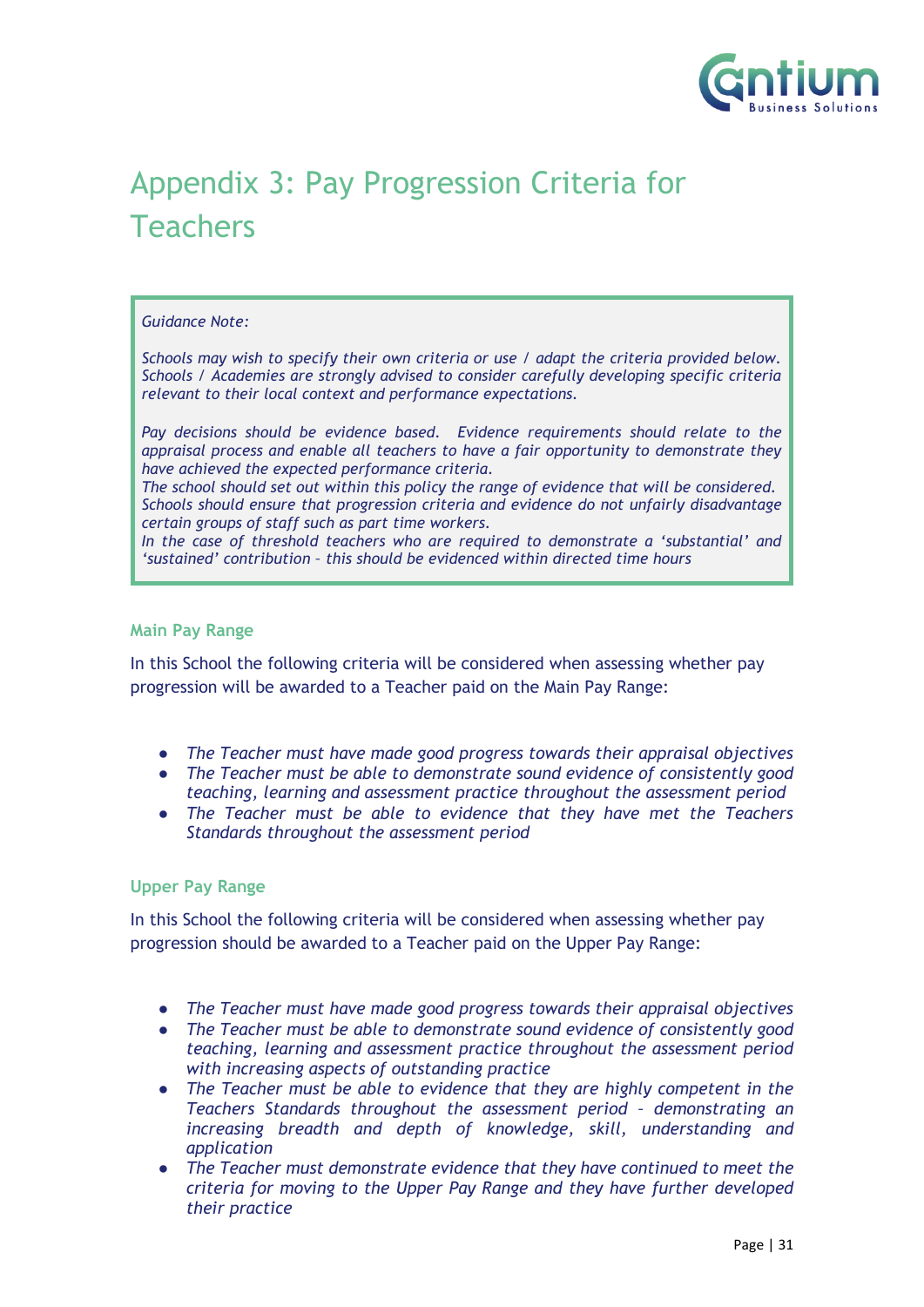

● *The Teacher must be able to demonstrate that they are continuously developing as a practitioner and are supporting colleagues in developing their practice*

#### **Leading Practitioner Pay Range**

In this School the following criteria will be considered when assessing whether pay progression should be awarded to a Teacher paid on the Leading Practitioner pay range:

- *The Leading Practitioner must have made good progress towards their appraisal objectives*
- *The Leading Practitioner must be able to demonstrate that they are highly competent in the professional standards*
- *The Leading Practitioner must be an exemplar of the highest level teaching skills and professional practice with a demonstrable impact on the wider school*
- *The Leading Practitioner must have made a measurable impact on the effectiveness of colleague's practice or those areas of pupil outcomes identified for improvement*
- *The Leading Practitioner must have demonstrated strong Leadership in developing, implementing and evaluating policies and practices which contribute to School improvement*

#### **Unqualified Pay Range**

In this School the following criteria will be considered when assessing whether pay progression should be awarded to a Teacher on the Unqualified Pay Range:

- *Good progress towards their appraisal objectives*
- *Development of the effectiveness and impact of their teaching practice*
- *An increasing positive impact on outcomes for students*
- *An increasing contribution to the work of the school*

#### **Sources of Evidence**

*Schools may wish to set out examples of the range of evidence which may be considered*

- Assessment against Appraisal Objectives
- Assessment against Teachers Standards
- Classroom Observations
- Self-Assessment & Peer Review
- Relevant Pupil Progress Data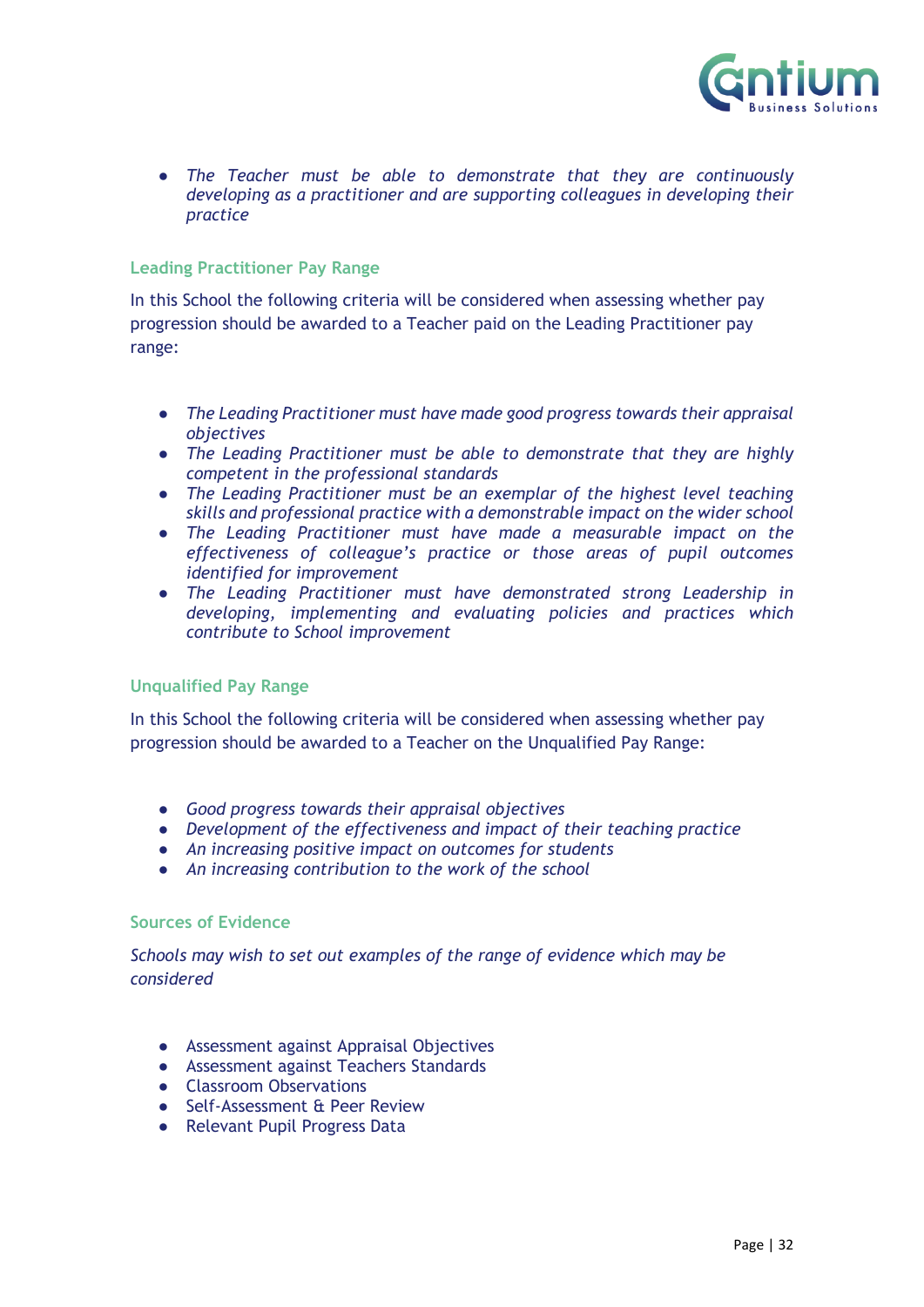

# <span id="page-32-0"></span>Appendix 4: Criteria for Progression to the Upper Pay Range

#### *Guidance Note:*

*Schools may wish to specify their own criteria or use / adapt the criteria provided below. Schools / Academies are strongly advised to consider carefully developing specific criteria relevant to their local context and performance expectations.*

To progress to the Upper Pay Range a Teacher must meet the following criteria:

- highly competent in all elements of the professional standards
- their achievements and contributions to the School are substantial and sustained

In this School, this is interpreted as follows:

#### **Highly Competent**

- *The Teacher demonstrates consistently good teaching and learning with evidence of aspects of outstanding practice*
- *The Teacher evidences an excellent depth and breadth of knowledge, skill, understanding and application of the Teachers standards*
- *The Teacher contributes to the professional development of colleagues through coaching / mentoring, demonstrating effective practice and providing advice, guidance and feedback. The Teacher continually develops their practice through effective application of professional development activities*

#### **Substantial**

- *The Teacher plays a critical role in the life of the School outside of their classroom*
- *The Teacher is making a significant wider contribution to School improvement and pupil outcomes outside of their class*
- *The Teacher makes a significant contribution to policy and practice which has improved teaching and learning across the School*

#### **Sustained**

● *The Teacher's performance levels should be sustained over a two-year period as evidenced in the two previous appraisal reports*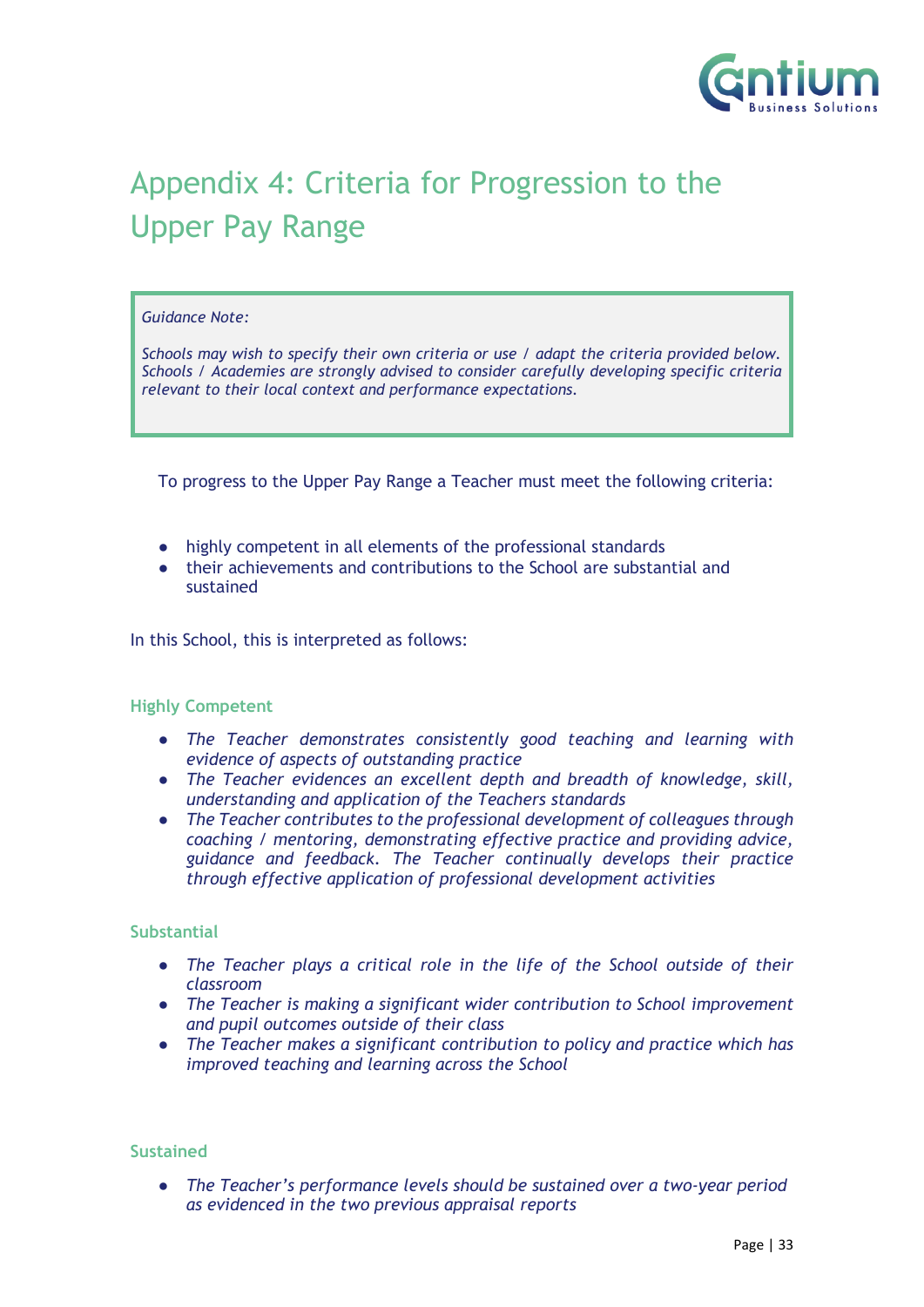

#### **Sources of Evidence**

*Schools may wish to set out examples of the range of evidence which may be considered*

- Assessment against Appraisal Objectives
- Assessment against Teachers Standards
- Classroom Observations
- Self-Assessment & Peer Review
- <span id="page-33-0"></span>● Relevant Pupil Progress Data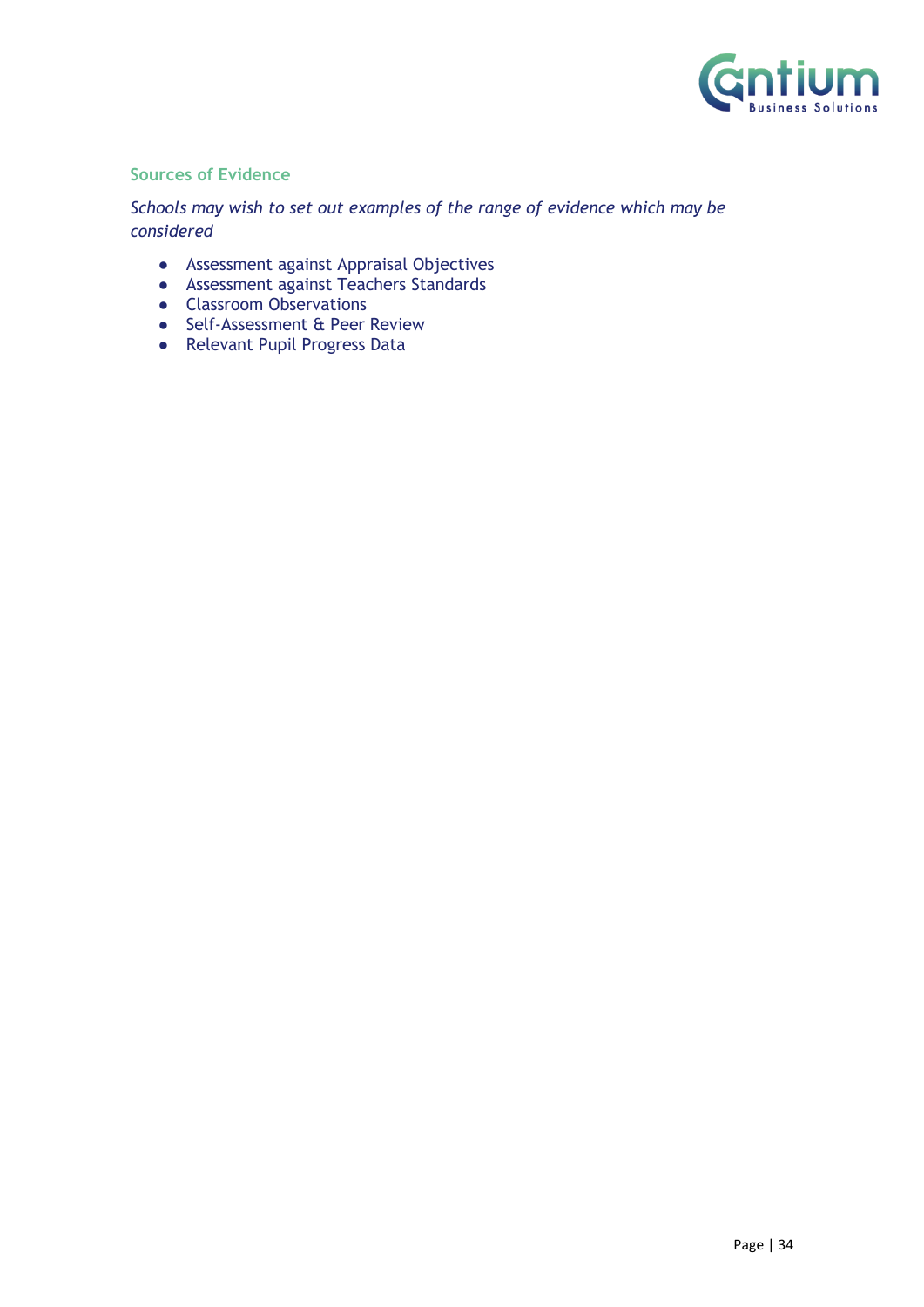

# Appendix 5: Pay Progression Criteria for Leadership Teachers

#### *Guidance Note:*

*Schools may wish to specify their own criteria or use / adapt the criteria provided below. Schools / Academies are strongly advised to consider carefully developing specific criteria relevant to their local context and performance expectations.*

#### **Headteacher**

In this School the following criteria will be considered when assessing whether pay progression should be awarded to the Headteacher:

- *The Headteacher must have met or made good progress towards their appraisal objectives*
- *The Headteacher must be able to evidence that they are highly competent in the Teachers' Standards to a level consistent with their Leadership responsibilities*
- *The Headteacher must be able to demonstrate sustained high-quality performance with particular regard to strategic Leadership and management practice and their positive impact on whole School standards, pupil progress and outcomes*.

#### **Leadership Teachers**

In this School the following criteria will be considered when assessing whether pay progression should be awarded to a Leadership teacher, other than the Headteacher:

- *The Leadership Teacher must have met or made good progress towards their appraisal objectives*
- *The Leadership Teacher must be able to evidence that they are highly competent in the Teachers' Standards to a level consistent with their Leadership responsibilities*
- *The Leadership Teacher must be able to demonstrate sustained high quality performance with particular regard to strategic Leadership and management practice and their positive impact on whole School standards, pupil progress and outcomes or operational areas in the school for which they have responsibility.*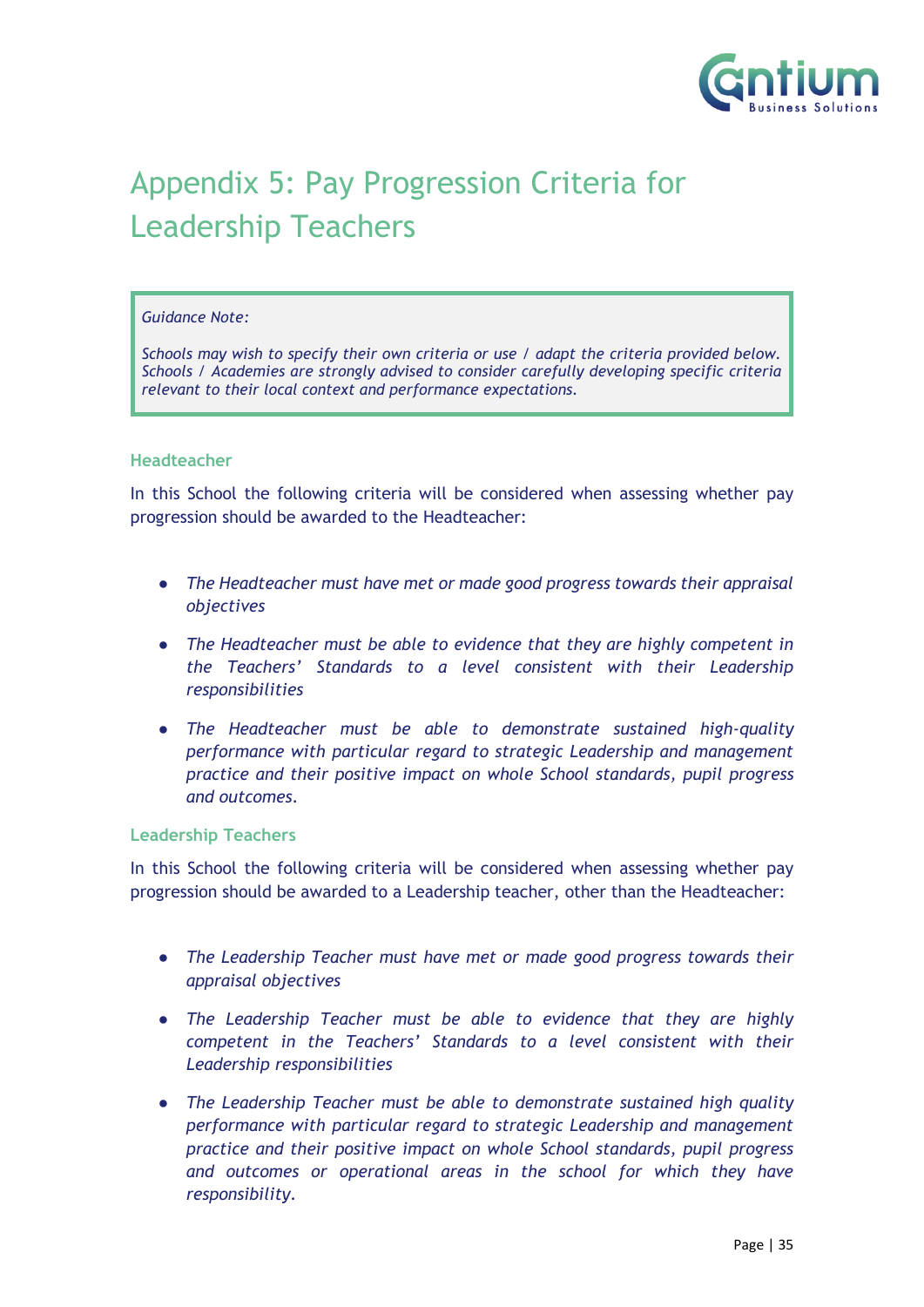

#### *Guidance Note:*

*The School may also wish to refer to the National Standards of Excellence for Headteachers to identify and inform performance expectations for all Leadership teachers. However it should be noted that these standards are not mandatory and should not be used as a checklist against which to assess performance.*

*[https://www.gov.uk/government/uploads/system/uploads/attachment\\_data/fil](https://www.gov.uk/government/uploads/system/uploads/attachment_data/file/396247/National_Standards_of_Excellence_for_Headteachers.pdf) [e/396247/National\\_Standards\\_of\\_Excellence\\_for\\_Headteachers.pdf](https://www.gov.uk/government/uploads/system/uploads/attachment_data/file/396247/National_Standards_of_Excellence_for_Headteachers.pdf)*;

#### **Sources of Evidence**

*Schools may wish to set out examples of the range of evidence which may be considered*

- Assessment against Appraisal Objectives
- Assessment against relevant standards e.g. Ofsted Inspections
- SIP / SEF
- Classroom Observations (where relevant)
- Relevant Pupil Progress Data
- <span id="page-35-0"></span>● Self-Assessment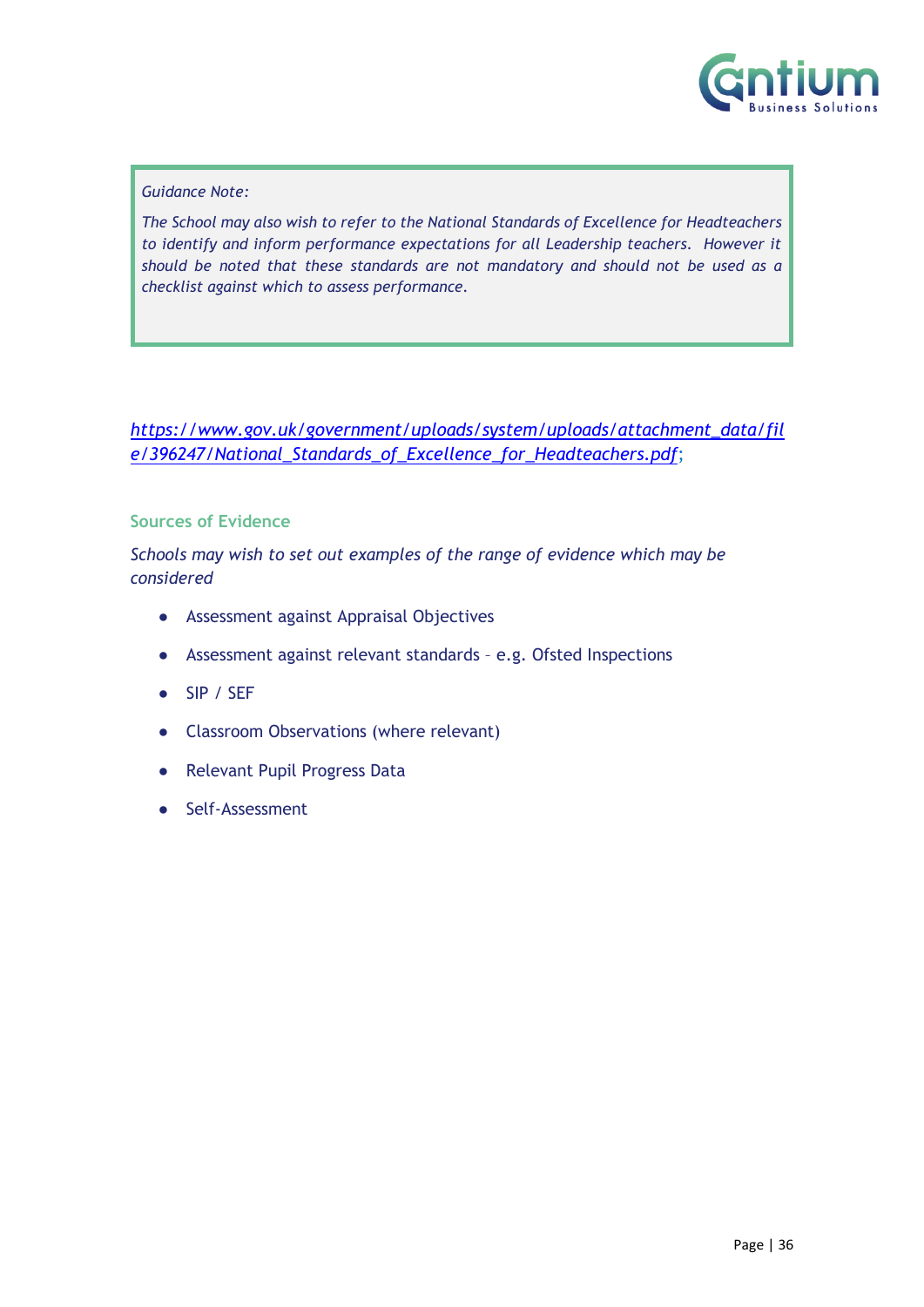

# Appendix 6: Pay Framework for Support Staff

From Kent scheme where a member of support staff is eligible for a pay review and evidence of performance meets the School's criteria for pay progression as set out in this policy; the Employee will progress as follows:

<span id="page-36-0"></span>

| <b>TCP Contribution Level</b>                     | % Pay Increase |
|---------------------------------------------------|----------------|
| Performance Improvement Required                  | 0%             |
|                                                   |                |
|                                                   |                |
| Successful:                                       |                |
| Performance meets expectations all of the time    |                |
|                                                   |                |
| Excellent:                                        |                |
| Performance exceeds expectations some of the time |                |
| Outstanding:                                      |                |
| Performance exceeds expectations most of the time |                |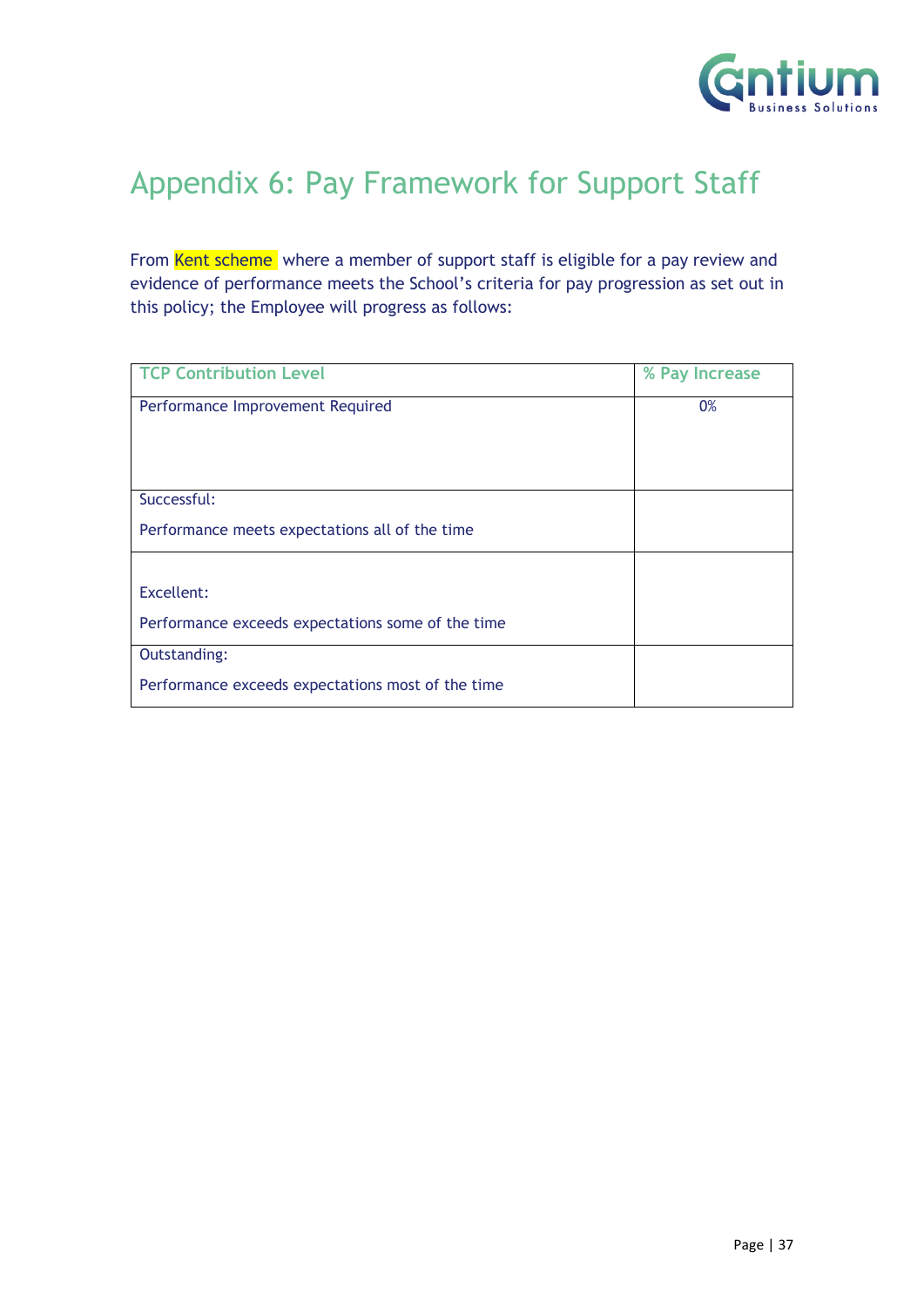

# Appendix 7: Pay progression Criteria for Support Staff

#### *Guidance Note:*

*Schools may wish to specify their own criteria or use / adapt the criteria provided below. Schools / Academies are strongly advised to consider carefully developing specific criteria relevant to their local context and performance expectations.*

| <b>Contribution Level</b>                                                | <b>Summary of Definition</b>                                                                                                                                                                                                                                                                                                                                                                                                                                                                 |
|--------------------------------------------------------------------------|----------------------------------------------------------------------------------------------------------------------------------------------------------------------------------------------------------------------------------------------------------------------------------------------------------------------------------------------------------------------------------------------------------------------------------------------------------------------------------------------|
| <b>Not Assessed</b>                                                      | Assessment was not made because of<br>the employee's performance is being monitored and<br>reviewed within the School's formal capability procedure<br><b>or</b><br>there is insufficient evidence of performance and the TCP<br>assessment will be deferred                                                                                                                                                                                                                                 |
| <b>Performance</b><br><b>Improvement</b><br><b>Required</b>              | Employee did not achieve the standards expected in the job. This<br>may be due to one or a combination of:<br>one or more performance management objectives not being<br>$\bullet$<br>met without adequate explanation<br>evidence of behaviour or conduct contrary to that expected<br>in the role<br>a less than satisfactory attendance or punctuality record<br>compared to the normal standards across the School<br>overall standards of performance in the job are less than expected |
|                                                                          | The Employee has achieved all the performance objectives or if this<br>is not the case there is an understandable and acceptable reason for<br>this.                                                                                                                                                                                                                                                                                                                                         |
| <b>Successful - Performance</b><br>meets expectations all<br>of the time | Additionally performance generally is consistently sound across all<br>key areas of the role and the behaviours demonstrated by the<br>Employee are consistently positive.                                                                                                                                                                                                                                                                                                                   |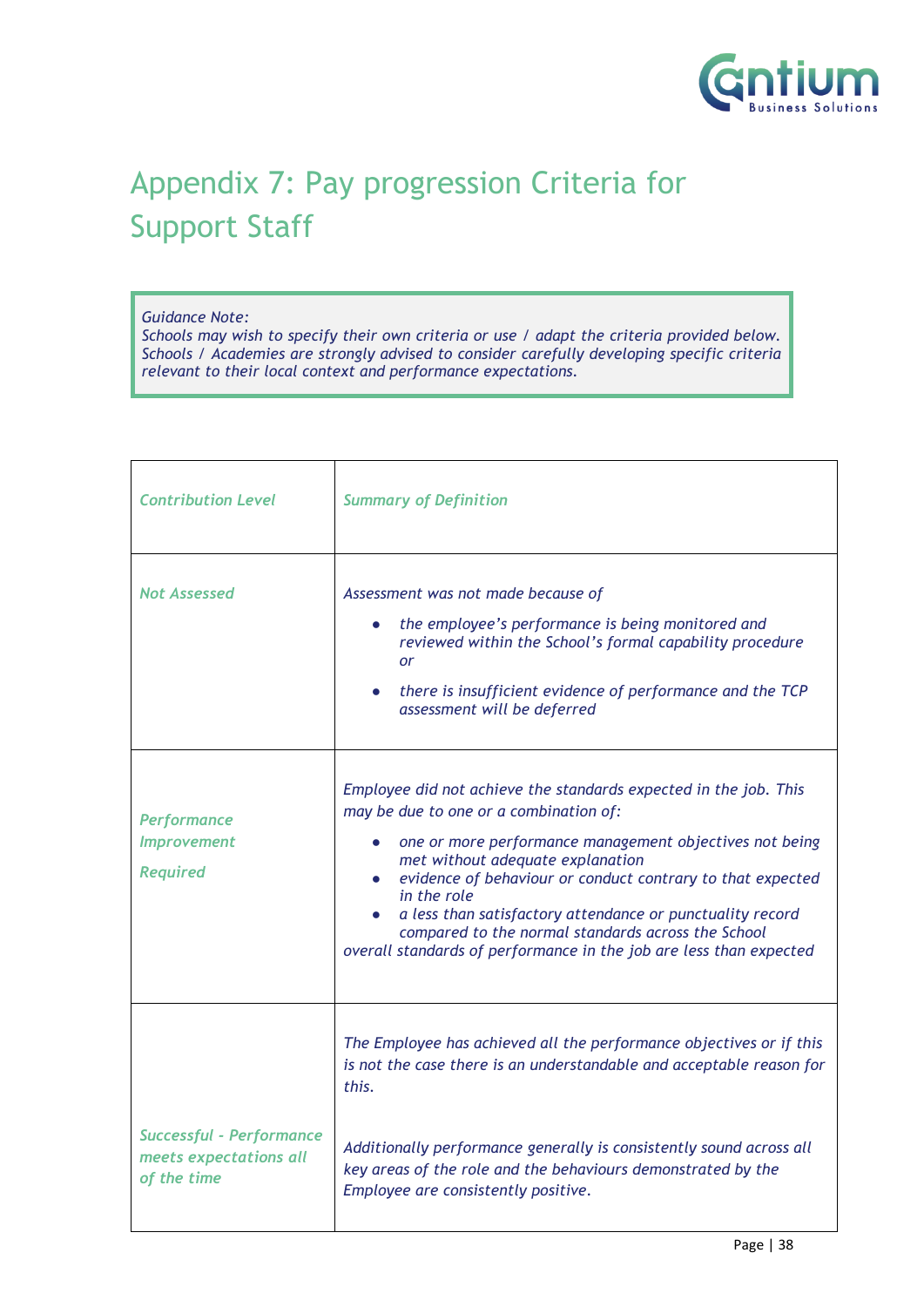

|                                                                                       | In common terms an Employee with this assessment would be<br>regarded as sound, positive, reliable and doing a 'good job' all<br>round and there will be a range of evidence to substantiate this.                                                                                                                                                                                                 |
|---------------------------------------------------------------------------------------|----------------------------------------------------------------------------------------------------------------------------------------------------------------------------------------------------------------------------------------------------------------------------------------------------------------------------------------------------------------------------------------------------|
| <b>Excellent: Performance</b><br>exceeds expectations<br>some of the time             | Employees at this level will be those whose performance clearly<br>stands out as above the norm. Their work will be seen to be<br>consistently of a high calibre with a sense of pride in the quality of<br>their work. Performance objectives will have been met and<br>exceeded in some way unless the objectives were regarded as<br>'stretch' targets or particularly challenging in some way. |
|                                                                                       | There will be evidence of using own initiative and taking personal<br>responsibility to seek out new tasks or responsibilities that are<br>desirable, appropriate and have a positive impact on children<br>and/or colleagues.                                                                                                                                                                     |
|                                                                                       | Typically attendance would be expected to be very high.                                                                                                                                                                                                                                                                                                                                            |
|                                                                                       | The Employee will also consistently demonstrate very positive<br>behaviours towards their work, children and colleagues with clear<br>evidence of effective outcomes.                                                                                                                                                                                                                              |
| <b>Outstanding:</b><br><b>Performance exceeds</b><br>expectations most of the<br>time | Performance objectives will be delivered to an exceptionally high<br>standard. The quality of work throughout the year will be regarded<br>as first class and impressive in terms of what is achieved and how it<br>is delivered.                                                                                                                                                                  |
|                                                                                       | Employees at this level will be regarded by others as 'exceptional'<br>in their role and they demonstrate exceptionally positive behaviours<br>towards children, parents (if appropriate to role) and colleagues.                                                                                                                                                                                  |
|                                                                                       | There will be clear evidence of often going the 'extra mile', of<br>doing things over and above expectation on a regular basis and<br>constantly demonstrating behaviours consistent with the values,<br>principles and ethos of this School.                                                                                                                                                      |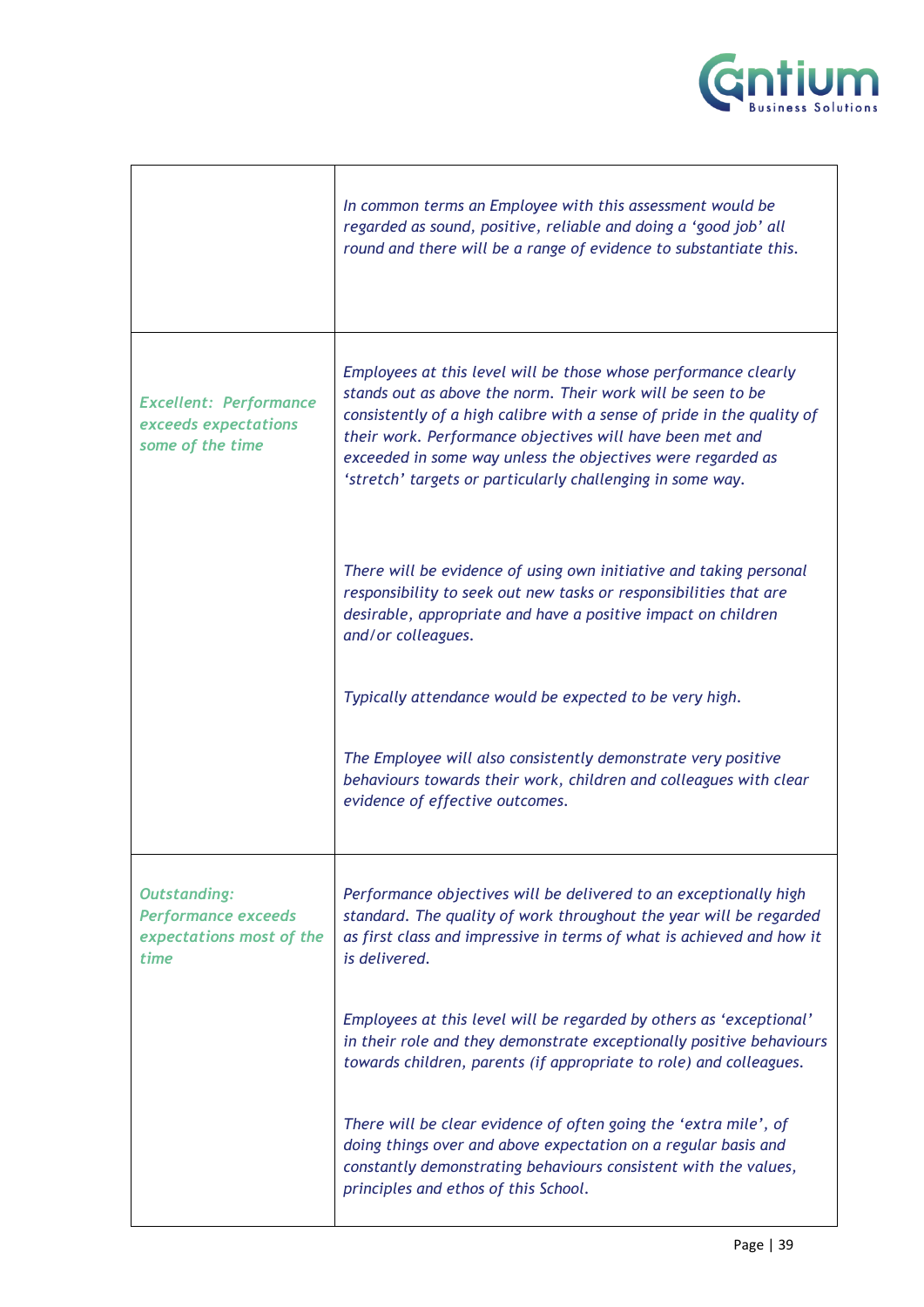

#### **Sources of Evidence**

*Guidance Note: Schools may wish to set out examples of the range of evidence which may be considered*

- Appraisal Objectives
- Lesson Observations (where relevant)
- <span id="page-39-0"></span>● Training / CPD Records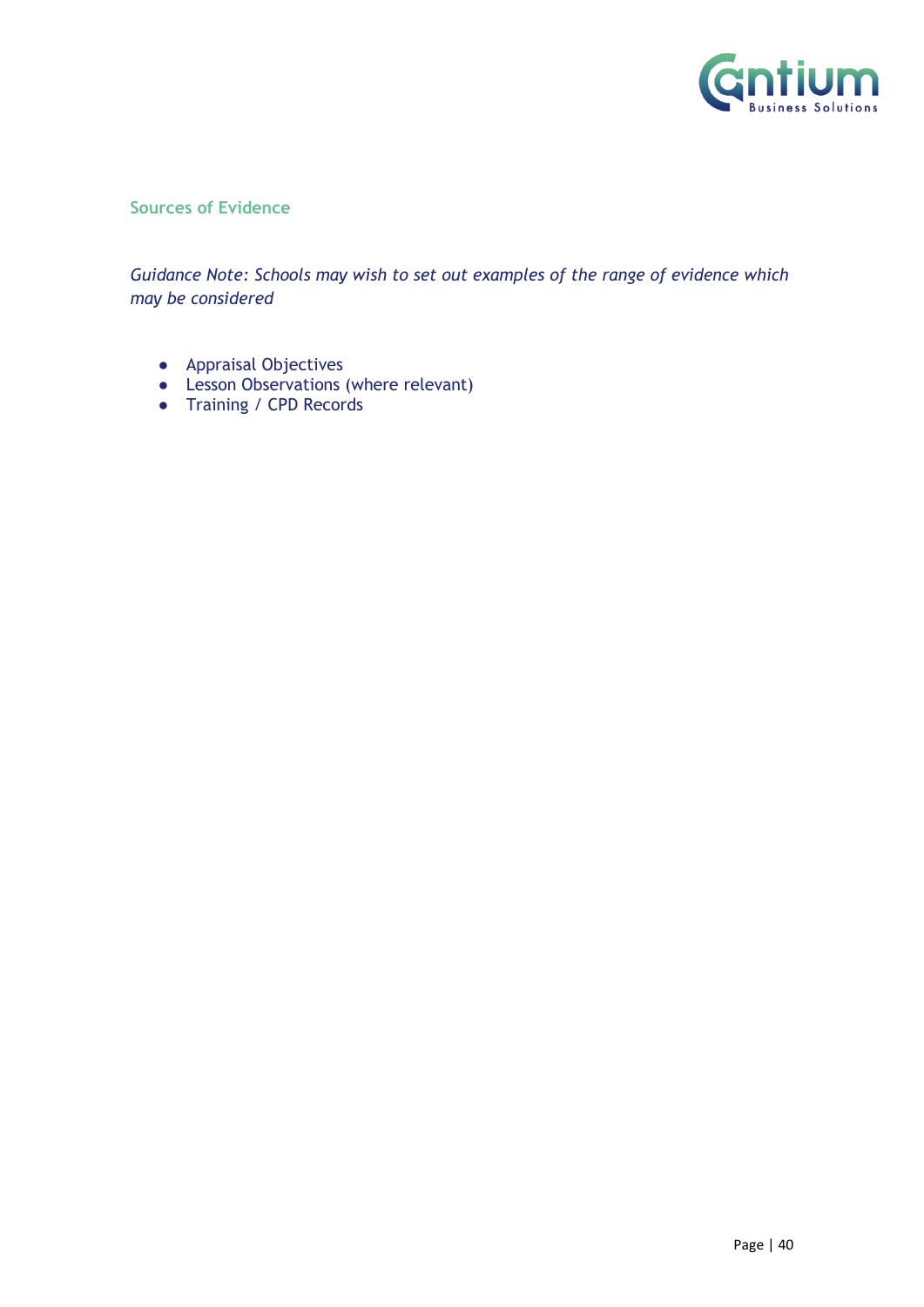

# Appendix 8: Pay Appeals

Prior to making an appeal an Employee is encouraged to speak informally to their appraiser / Headteacher about any concerns they have about their pay recommendation which has been made.

An Employee may register a formal appeal against a decision regarding their pay. Appeals should be made in writing to the Headteacher / Chair of the Pay Committee within 10 working days of receipt of written confirmation of the pay decision.

An appeal may be made on the following grounds – that the School has:

- incorrectly applied the School's pay policy
- incorrectly applied any provision of the national or local terms and conditions of service
- failed to have proper regard for statutory guidance
- failed to take proper account of relevant evidence
- taken account of irrelevant or inaccurate evidence
- failed to act objectively or fairly in making the pay assessment

The letter of appeal should include full details of the reasons why the Employee is making an appeal on the stated grounds.

The Employee must submit to the Chair of the Appeal Committee any documentation in support of their appeal together with a summary of their case at least five working days prior to the Appeal Hearing.

Appeals will be considered by a panel of one or more governors within 20 working days of the receipt of the appeal.

The role of the panel is to review the original pay decision on the basis of the grounds of appeal presented by the Employee.

The outcome may be to:

- To uphold the original pay decision
- To uphold the Employee's appeal
- To refer the matter for reassessment by the Headteacher / Pay Committee who made the original decision or to seek the advice of an additional independent advisor

The Employee will be advised of the outcome of the appeal hearing, including reasons for the decision, usually within 5 working days of the Committee's decision being made. There is no further right of appeal.